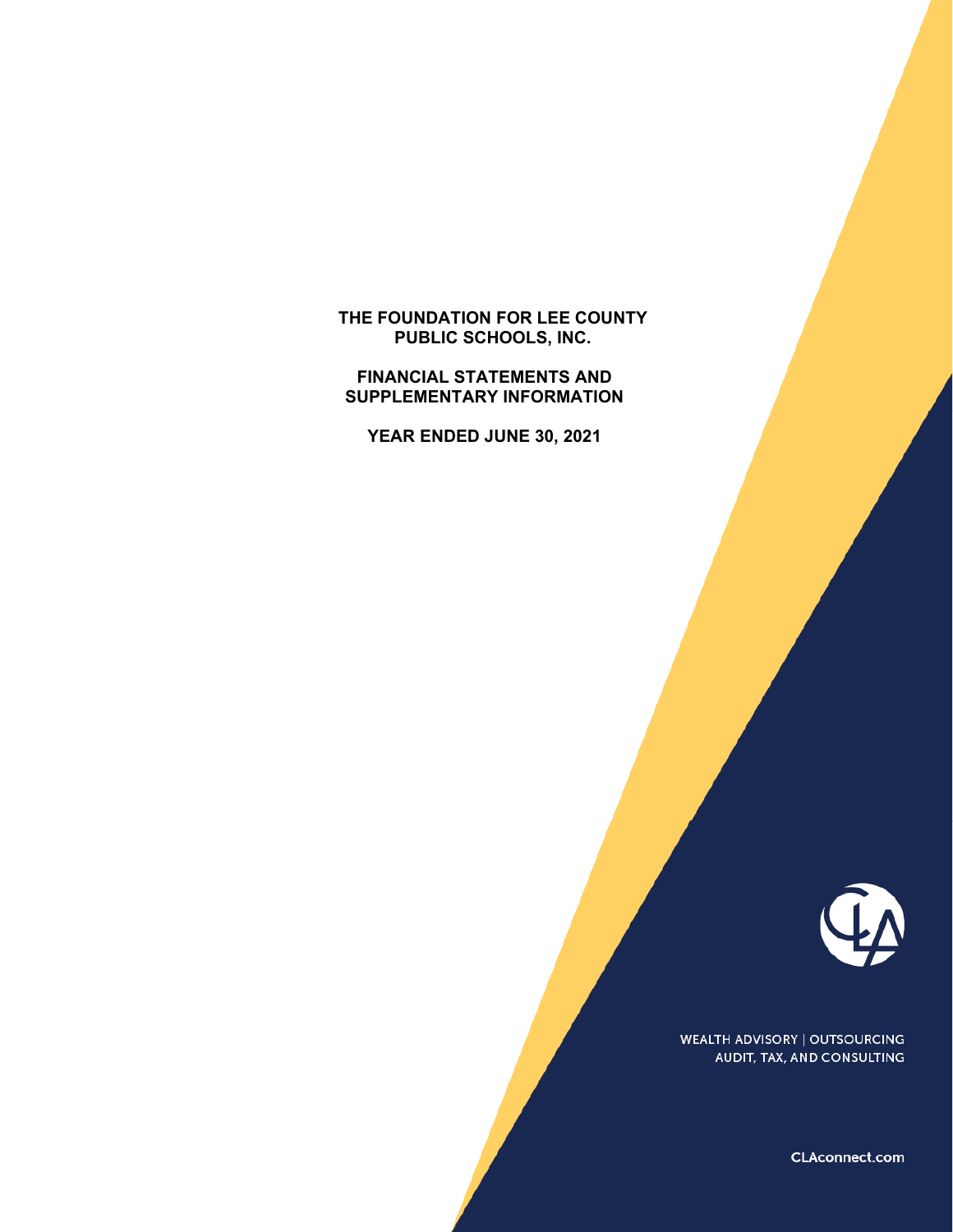# **THE FOUNDATION FOR LEE COUNTY PUBLIC SCHOOLS, INC. TABLE OF CONTENTS YEAR ENDED JUNE 30, 2021**

| <b>INDEPENDENT AUDITORS' REPORT</b>                                                                                                                                                      | 1  |
|------------------------------------------------------------------------------------------------------------------------------------------------------------------------------------------|----|
| <b>FINANCIAL STATEMENTS</b>                                                                                                                                                              |    |
| <b>STATEMENT OF FINANCIAL POSITION</b>                                                                                                                                                   | 3  |
| <b>STATEMENT OF ACTIVITIES</b>                                                                                                                                                           | 4  |
| <b>STATEMENT OF FUNCTIONAL EXPENSES</b>                                                                                                                                                  | 5  |
| <b>STATEMENT OF CASH FLOWS</b>                                                                                                                                                           | 9  |
| <b>NOTES TO FINANCIAL STATEMENTS</b>                                                                                                                                                     | 10 |
| <b>SUPPLEMENTARY INFORMATION</b>                                                                                                                                                         |    |
| <b>SCHEDULE OF ACTIVITY REVENUE</b>                                                                                                                                                      | 19 |
| <b>SCHEDULE OF CHANGES IN NET ASSETS</b>                                                                                                                                                 | 23 |
| <b>INDEPENDENT AUDITORS' REPORT ON INTERNAL CONTROL OVER</b><br><b>FINANCIAL REPORTING AND ON COMPLIANCE AND OTHER MATTERS</b><br>BASED ON AN AUDIT OF FINANCIAL STATEMENTS PERFORMED IN |    |
| <b>ACCORDANCE WITH GOVERNMENT AUDITING STANDARDS</b>                                                                                                                                     | 27 |
| <b>MANAGEMENT RESPONSE</b>                                                                                                                                                               | 30 |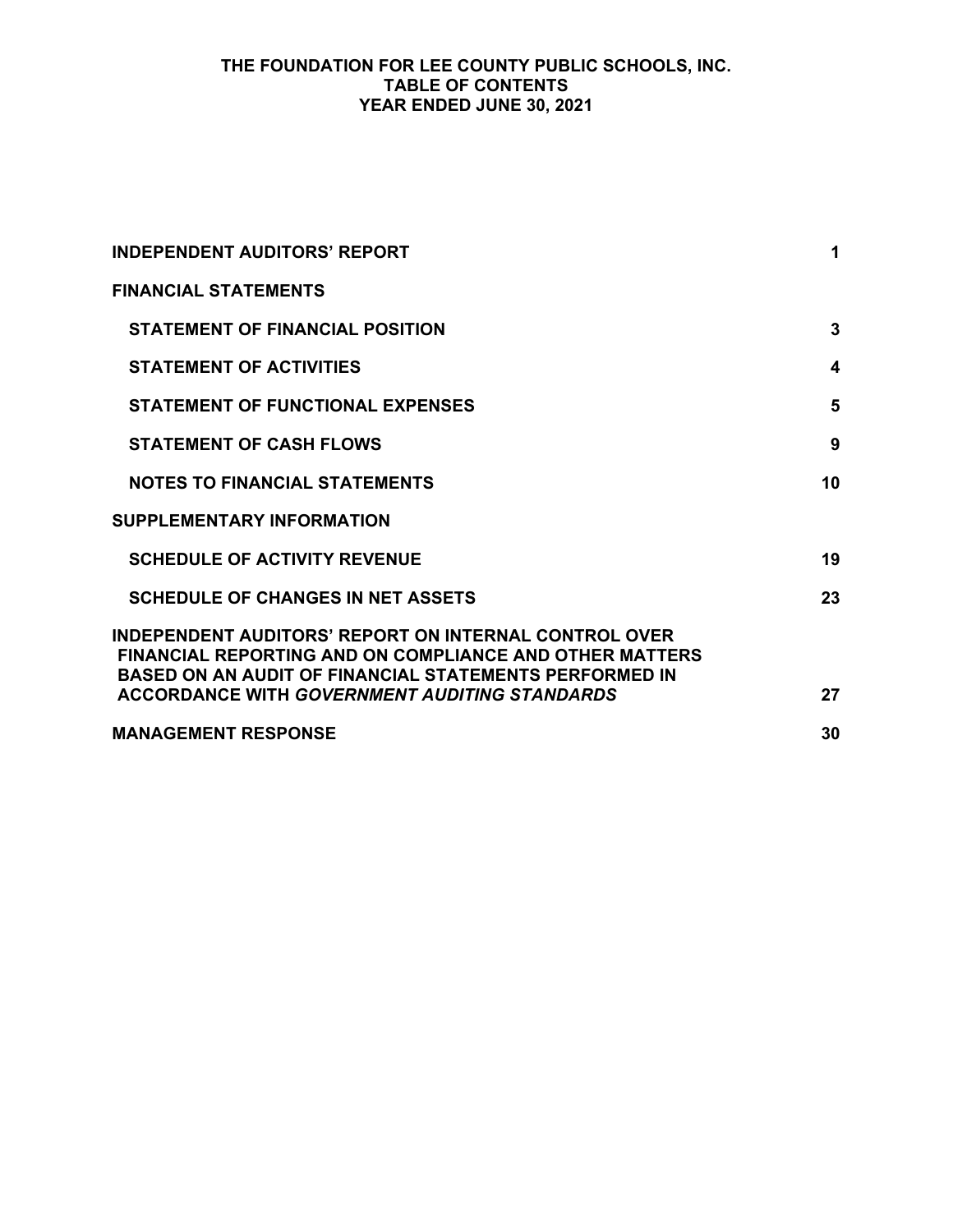

# **INDEPENDENT AUDITORS' REPORT**

Board of Directors The Foundation for Lee County Public Schools, Inc. Fort Myers, Florida

## **Report on the Financial Statements**

We have audited the accompanying financial statements of The Foundation for Lee County Public Schools, Inc. (the Foundation), a direct support organization and component unit of the School District of Lee County, Florida, which comprise the statement of financial position as of June 30, 2021, and the related statements of activities, functional expenses, and cash flows for the year then ended, and the related notes to the financial statements.

# *Management's Responsibility for the Financial Statements*

Management is responsible for the preparation and fair presentation of these financial statements in accordance with accounting principles generally accepted in the United States of America; this includes the design, implementation, and maintenance of internal control relevant to the preparation and fair presentation of financial statements that are free from material misstatement, whether due to fraud or error.

#### *Auditors' Responsibility*

Our responsibility is to express an opinion on these financial statements based on our audit. We conducted our audit in accordance with auditing standards generally accepted in the United States of America and the standards applicable to financial audits contained in *Government Auditing Standards*, issued by the Comptroller General of the United States. Those standards require that we plan and perform the audit to obtain reasonable assurance about whether the financial statements are free from material misstatement.

An audit involves performing procedures to obtain audit evidence about the amounts and disclosures in the financial statements. The procedures selected depend on the auditors' judgment, including the assessment of the risks of material misstatement of the financial statements, whether due to fraud or error. In making those risk assessments, the auditor considers internal control relevant to the entity's preparation and fair presentation of the financial statements in order to design audit procedures that are appropriate in the circumstances, but not for the purpose of expressing an opinion on the effectiveness of the entity's internal control. Accordingly, we express no such opinion. An audit also includes evaluating the appropriateness of accounting policies used and the reasonableness of significant accounting estimates made by management, as well as evaluating the overall presentation of the financial statements.



CLA is an independent member of Nexia International, a leading, global network of independent accounting and consulting firms. See nexia.com/member‐firm‐disclaimer for details.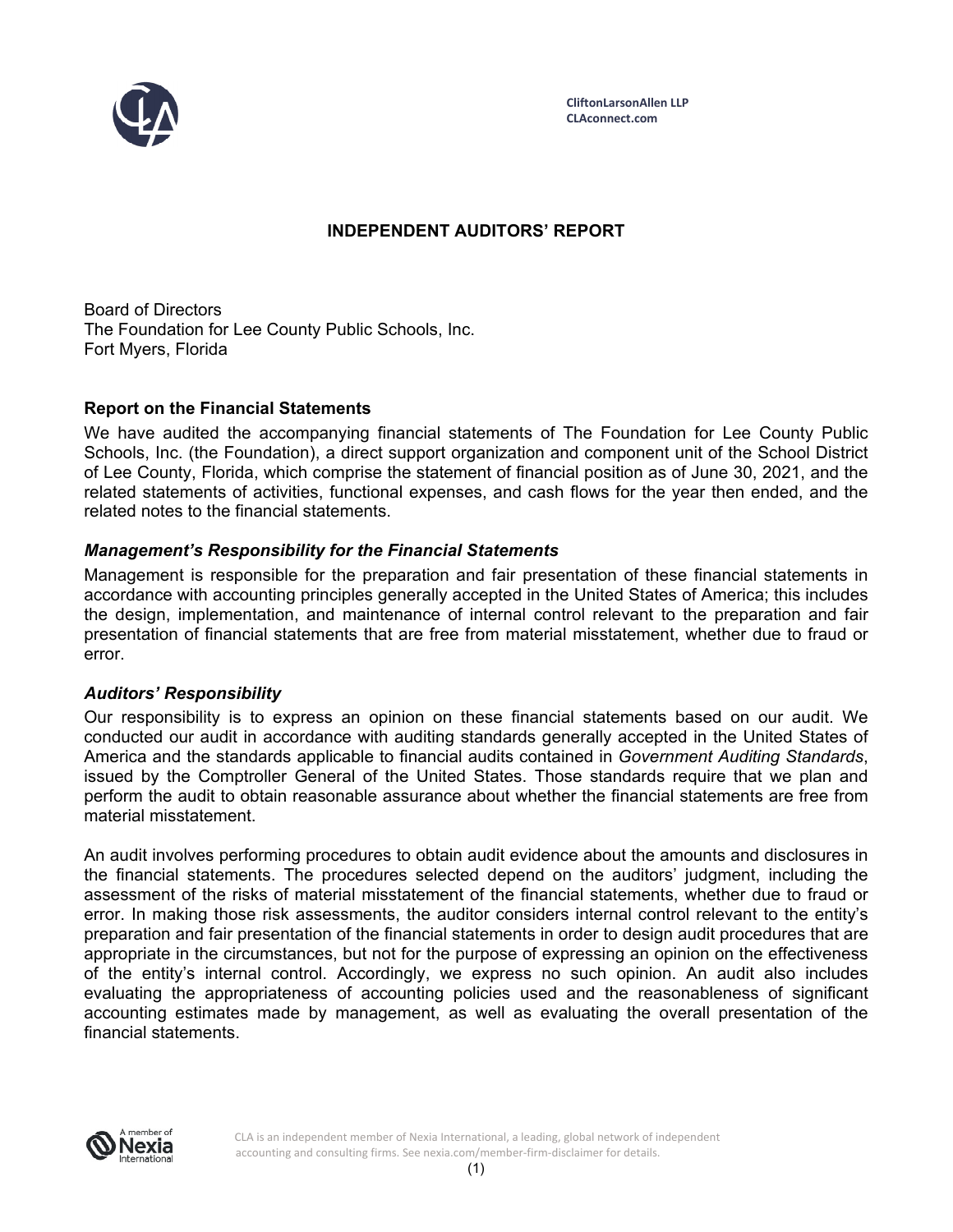We believe that the audit evidence we have obtained is sufficient and appropriate to provide a basis for our audit opinion.

# *Opinion*

In our opinion, the financial statements referred to above present fairly, in all material respects, the financial position of the Foundation as of June 30, 2021, and the changes in its net assets and its cash flows for the year then ended in accordance with accounting principles generally accepted in the United States of America.

# *Other Matters*

# *Other Information*

Our audit was conducted for the purpose of forming an opinion on the financial statements as a whole. The schedule of activity revenue and schedule of changes in net assets are presented for purposes of additional analysis and are not a required part of the financial statements. Such information is the responsibility of management and was derived from and relates directly to the underlying accounting and other records used to prepare the financial statements. Such information has been subjected to the auditing procedures applied in the audit of the financial statements and certain additional procedures, including comparing and reconciling such information directly to the underlying accounting and other records used to prepare the financial statements or to the financial statements themselves, and other additional procedures in accordance with auditing standards generally accepted in the United States of America. In our opinion, the information is fairly stated, in all material respects, in relation to the financial statements as a whole.

# **Other Reporting Required by** *Government Auditing Standards*

In accordance with *Government Auditing Standards*, we have also issued our report dated August 19, 2021 on our consideration of the Foundation's internal control over financial reporting and on our tests of its compliance with certain provisions of laws, regulations, contracts, and grant agreements and other matters. The purpose of that report is solely to describe the scope of our testing of internal control over financial reporting and compliance and the results of that testing, and not to provide an opinion on the effectiveness of the Foundation's internal control over financial reporting or on compliance. That report is an integral part of an audit performed in accordance with *Government Auditing Standards* in considering the Foundation's internal control over financial reporting and compliance.

Viifton Larson Allen LLP

**CliftonLarsonAllen LLP** 

Fort Myers, Florida August 19, 2021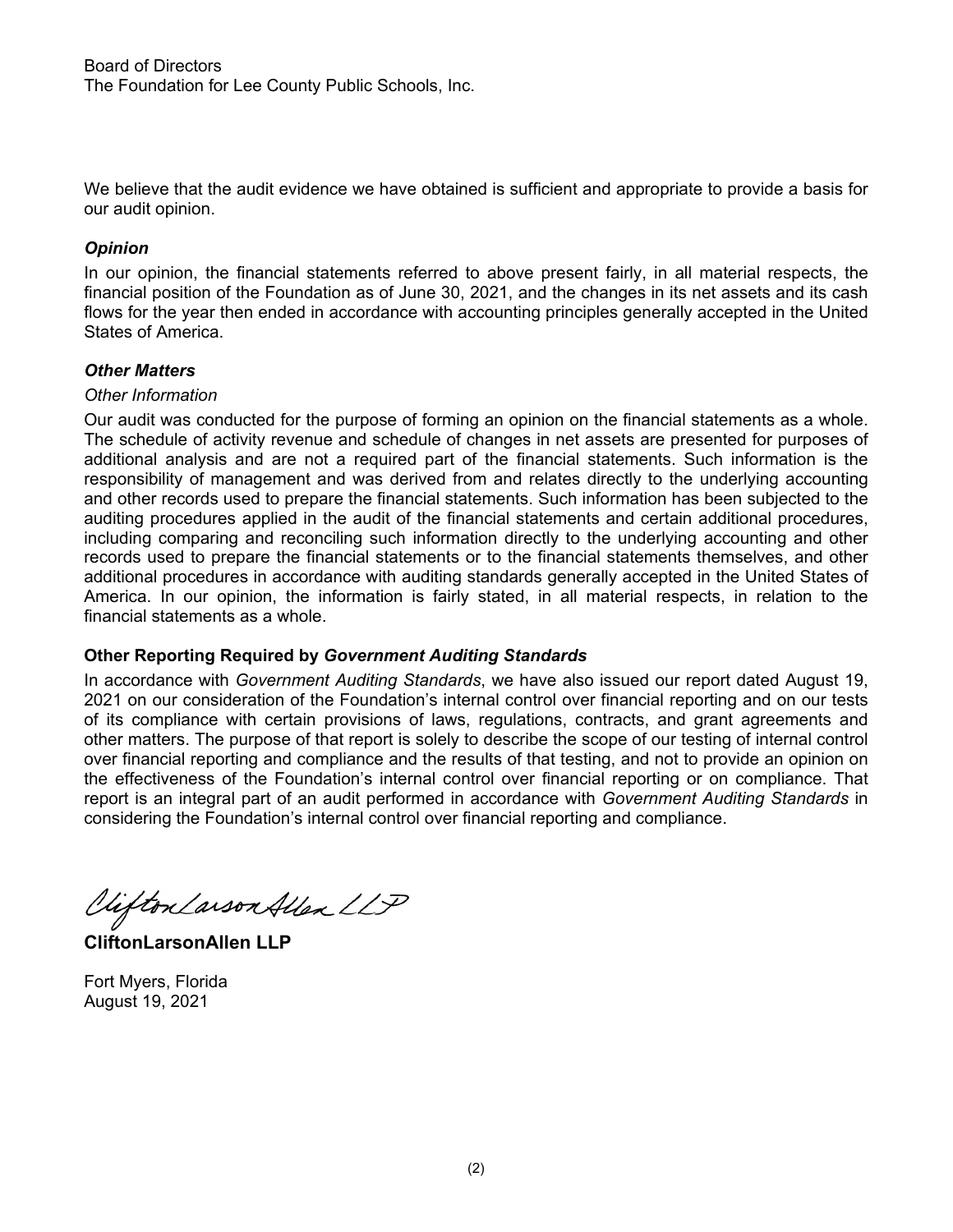# **THE FOUNDATION FOR LEE COUNTY PUBLIC SCHOOLS, INC. STATEMENT OF FINANCIAL POSITION JUNE 30, 2021**

#### **ASSETS**

| Cash and Cash Equivalents<br><b>Certificates of Deposit</b><br><b>Accounts Receivable</b><br>Office Equipment and Furnishings, Net of Accumulated | \$<br>1,581,829<br>520,150<br>54,294 |
|---------------------------------------------------------------------------------------------------------------------------------------------------|--------------------------------------|
| Depreciation of \$97,310                                                                                                                          | 5,102                                |
| <b>Florida Prepaid Scholarships</b>                                                                                                               | 1,900,851                            |
| Donated Assets Held for Sale                                                                                                                      | 32,150                               |
| <b>Other Assets</b>                                                                                                                               | 5,000                                |
| <b>Total Assets</b>                                                                                                                               | \$<br>4,099,376                      |
| <b>LIABILITIES AND NET ASSETS</b>                                                                                                                 |                                      |
| <b>LIABILITIES</b>                                                                                                                                |                                      |
| Accounts Payable and Accrued Expenses                                                                                                             | \$<br>53,211                         |
| <b>NET ASSETS</b>                                                                                                                                 |                                      |
| <b>Without Donor Restrictions:</b>                                                                                                                |                                      |
| Administration                                                                                                                                    | 176,279                              |
| <b>Equipment and Furnishings</b>                                                                                                                  | 5,102                                |
| <b>Total Without Donor Restrictions</b>                                                                                                           | 181,381                              |
| With Donor Restrictions:                                                                                                                          |                                      |
| Bonita Springs High School                                                                                                                        | 183,376                              |
| C <sup>3</sup> College and Career                                                                                                                 | 177,059                              |
| Collegium                                                                                                                                         | 8,433                                |
| <b>Classroom Grants</b>                                                                                                                           | 251                                  |
| <b>Education Resource Center</b>                                                                                                                  | 15,907                               |
| <b>FutureMakers</b>                                                                                                                               | 148,565                              |
| Golden Apple                                                                                                                                      | 67,736                               |
| Other Programs<br>Sanibel School                                                                                                                  | 460,992                              |
| <b>Student Advocacy and Mentoring</b>                                                                                                             | 151,155<br>167,263                   |
| Take Stock in Children                                                                                                                            | 2,484,047                            |
| <b>Total With Donor Restrictions</b>                                                                                                              | 3,864,784                            |
| <b>Total Net Assets</b>                                                                                                                           | 4,046,165                            |
| <b>Total Liabilities and Net Assets</b>                                                                                                           | 4,099,376                            |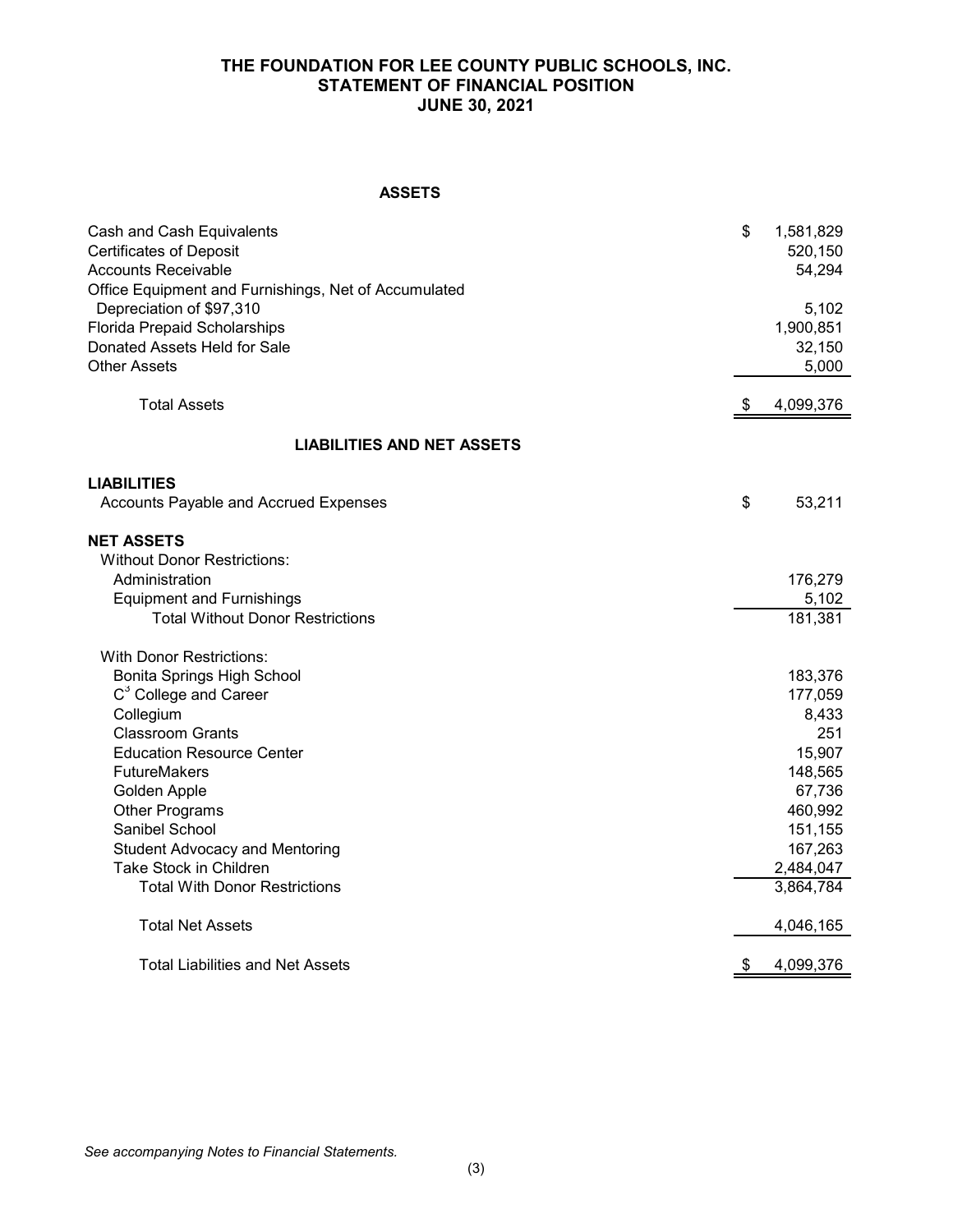# **THE FOUNDATION FOR LEE COUNTY PUBLIC SCHOOLS, INC. STATEMENT OF ACTIVITIES YEAR ENDED JUNE 30, 2021**

### **CHANGES IN NET ASSETS WITHOUT DONOR RESTRICTIONS**

| Revenues:                                                                 |                 |
|---------------------------------------------------------------------------|-----------------|
| Contributions                                                             | \$<br>220,575   |
| In-Kind Contributions                                                     | 214,470         |
| Interest Income                                                           | 6,629           |
| <b>Total Revenue Without Restrictions</b>                                 | 441,674         |
| Net Assets Released from Restrictions                                     |                 |
| Satisfaction of Program Restrictions                                      | 1,241,405       |
| Total Revenue Without Restrictions and Other Support Without Restrictions | 1,683,079       |
| <b>EXPENSES</b>                                                           |                 |
| <b>Program Services</b>                                                   | 1,420,236       |
| Management and General                                                    | 173,064         |
| <b>Total Expenses</b>                                                     | 1,593,300       |
| INCREASE IN NET ASSETS WITHOUT DONOR RESTRICTIONS                         | 89,779          |
| <b>CHANGES IN NET ASSETS WITH DONOR RESTRICTIONS</b>                      |                 |
| Contributions                                                             | 1,359,716       |
| Net Assets Released from Restrictions                                     | (1, 241, 405)   |
| <b>INCREASE IN NET ASSETS WITH DONOR RESTRICTIONS</b>                     | 118,311         |
| <b>CHANGE IN NET ASSETS</b>                                               | 208,090         |
| Net Assets - Beginning of Year                                            | 3,838,075       |
| NET ASSETS - END OF YEAR                                                  | \$<br>4,046,165 |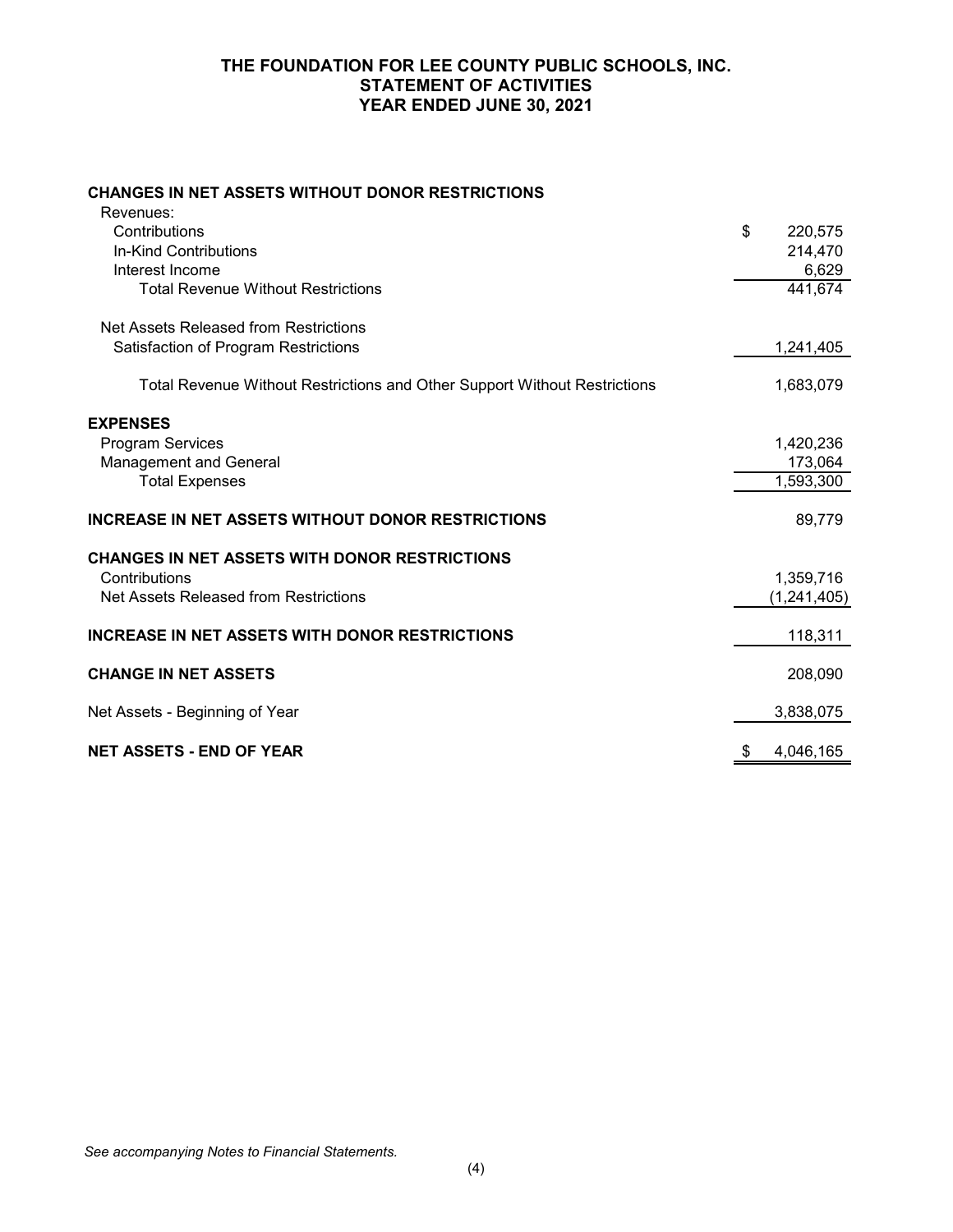# **THE FOUNDATION FOR LEE COUNTY PUBLIC SCHOOLS, INC. STATEMENT OF FUNCTIONAL EXPENSES YEAR ENDED JUNE 30, 2021**

|                                                   |               | Programs      |             |              |  |
|---------------------------------------------------|---------------|---------------|-------------|--------------|--|
|                                                   | Golden        | Classroom     |             |              |  |
|                                                   | Apple         | Grants        | A-Team      | Collegium    |  |
| <b>EXPENSES</b><br>Accounting and Tax Preparation | \$            | \$            | \$          | \$           |  |
| <b>Administrative Expenses</b>                    |               |               |             |              |  |
| Allegretti Scholarship                            |               |               |             |              |  |
| Artwork                                           | 1,241         |               |             |              |  |
|                                                   | 27,000        |               |             |              |  |
| Awards                                            |               |               |             |              |  |
| <b>Bank Charges</b>                               |               |               |             |              |  |
| Bonita Springs High School                        |               |               |             |              |  |
| Conferences                                       |               |               |             |              |  |
| <b>Contract Temporary Services</b>                |               |               |             |              |  |
| Decorations and Flowers                           | 6,186         |               |             |              |  |
| Depreciation                                      |               |               |             |              |  |
| Dues and Subscriptions                            |               |               |             |              |  |
| <b>Employee Salaries and Benefits</b>             | 77,901        | 60,602        | 3,222       | 41,429       |  |
| <b>Environmental Education</b>                    |               |               |             |              |  |
| <b>Estero Education Initiative</b>                |               |               |             |              |  |
| Fort Myers High School Fund Scholarship           |               |               |             |              |  |
| Golden Futures Scholarship                        | 15,241        |               |             |              |  |
| Grants                                            |               | 83,032        |             |              |  |
| Insurance                                         |               |               |             |              |  |
| Jeff Sommer Scholarships                          |               |               |             |              |  |
| <b>KTA Grant</b>                                  |               |               |             |              |  |
| Lead Like a Girl                                  |               |               |             |              |  |
| Marketing                                         |               |               |             |              |  |
| Meals and Lodging                                 | 33,432        |               |             | 16,000       |  |
| Meetings                                          | 21            | 14            |             |              |  |
| Mentor Background Checks                          |               |               |             |              |  |
| Mentor Events & Services                          |               |               |             |              |  |
| Miscellaneous                                     |               |               |             |              |  |
| Music                                             | 500           |               |             |              |  |
| Name Tags - Sponsor Boards                        | 578           | 38            |             |              |  |
| Office Supplies and Equipment                     | 1,233         | 1,013         | 29          | 721          |  |
| Photography and Video                             | 650           |               |             |              |  |
| Postage                                           | 67            | 45            |             | 2            |  |
| Printing                                          | 6,346         |               |             | 367          |  |
| Production and Set Design                         | 18,000        |               |             |              |  |
| Program Costs                                     | 55            | 4,450         |             | 464          |  |
| Reception                                         |               | 934           |             |              |  |
| Related Events - Golden Apple                     | 3,081         |               |             |              |  |
| <b>Richard Hagy Scholarships</b>                  |               |               |             |              |  |
| Rotary Golf                                       |               |               |             |              |  |
| Sanibel School Fund                               |               |               |             |              |  |
| Shadow Wood Scholarship                           |               |               |             |              |  |
| <b>Special Events</b>                             |               |               |             |              |  |
| State of our Schools Breakfast                    |               |               |             |              |  |
| <b>STEM Education</b>                             |               |               |             |              |  |
| <b>STAMP Scholarships</b>                         |               |               |             |              |  |
| Suncoast C.U. Scholarships                        |               |               |             |              |  |
| Take Stock in Children 5 K Expenses               |               |               |             |              |  |
|                                                   |               |               |             |              |  |
| Take Stock in Children Auction                    |               |               |             |              |  |
| Take Stock in Children Scholarships               |               |               |             |              |  |
| Telephone                                         | 511           | 423           | 12          | 296          |  |
| Travel                                            | 30            | 13            |             | 139          |  |
| Website                                           | 454           | 376           |             | 35           |  |
| In-Kind Expenses                                  | 47,934        | 10,129        |             | 6,432        |  |
| <b>Total Expenses</b>                             | \$<br>240,461 | \$<br>161,069 | 3,263<br>\$ | \$<br>65,885 |  |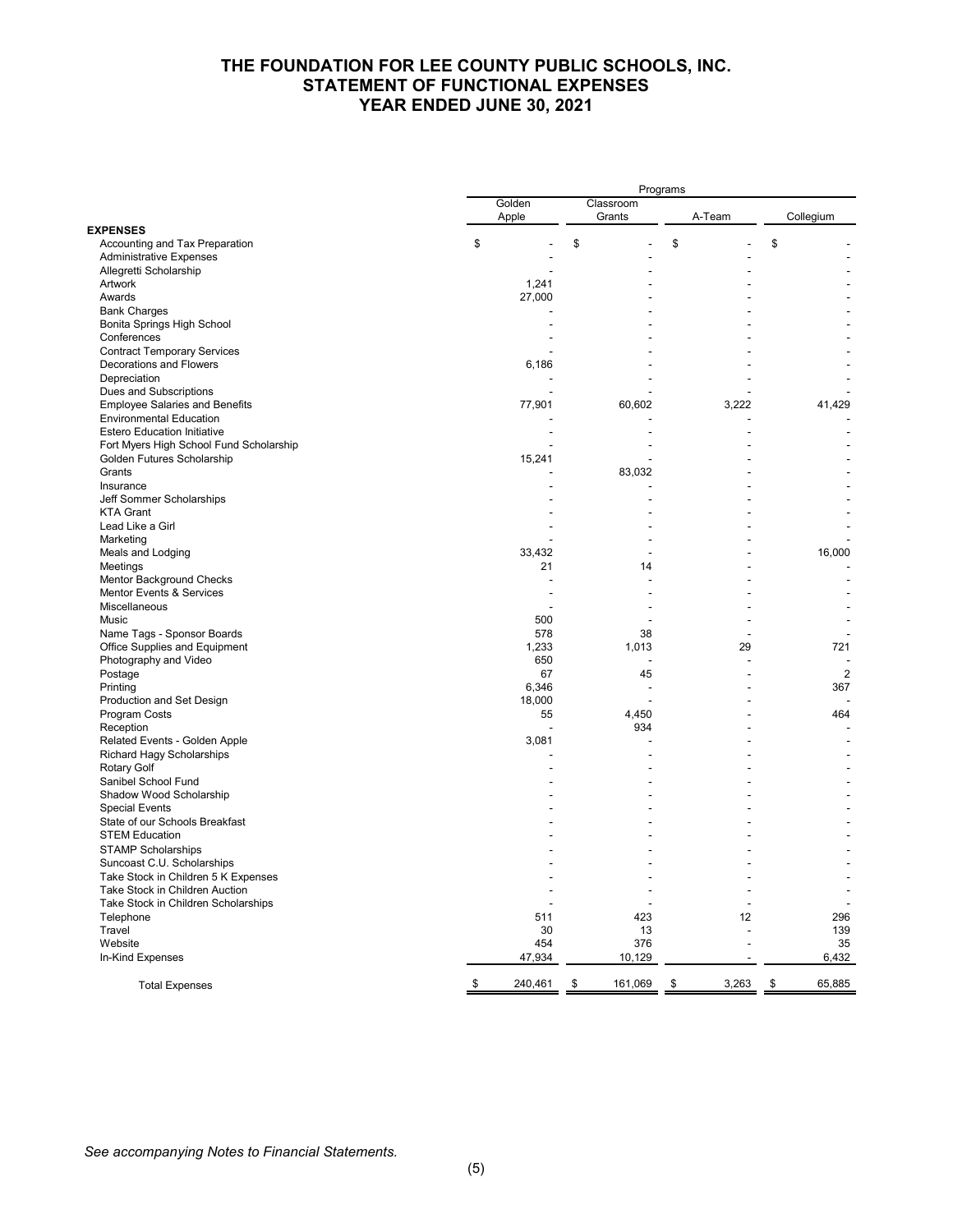# **THE FOUNDATION FOR LEE COUNTY PUBLIC SCHOOLS, INC. STATEMENT OF FUNCTIONAL EXPENSES (CONTINUED) YEAR ENDED JUNE 30, 2021**

|                                          |            | Programs          |              |                         |  |
|------------------------------------------|------------|-------------------|--------------|-------------------------|--|
|                                          | Dancing    | <b>Take Stock</b> | C3 College   | <b>Student Advocacy</b> |  |
|                                          | Classroom  | in Children       | and Career   | & Mentoring             |  |
| <b>EXPENSES</b>                          |            |                   |              |                         |  |
| Accounting and Tax Preparation           | \$         | \$                | \$           | \$                      |  |
| <b>Administrative Expenses</b>           |            |                   |              |                         |  |
| Allegretti Scholarship                   |            |                   |              |                         |  |
| Artwork                                  |            |                   |              |                         |  |
| Awards                                   |            |                   |              |                         |  |
| <b>Bank Charges</b>                      |            |                   |              |                         |  |
| Bonita Springs High School               |            |                   |              |                         |  |
| Conferences                              |            |                   | 275          |                         |  |
| <b>Contract Temporary Services</b>       | (75)       |                   |              |                         |  |
| Decorations and Flowers                  |            |                   |              |                         |  |
| Depreciation                             |            |                   |              |                         |  |
| Dues and Subscriptions                   |            |                   |              |                         |  |
| <b>Employee Salaries and Benefits</b>    |            | 199,277           | 67,000       | 59,745                  |  |
| <b>Environmental Education</b>           |            |                   |              |                         |  |
| <b>Estero Education Initiative</b>       |            |                   |              |                         |  |
| Fort Myers High School Fund Scholarship  |            |                   |              |                         |  |
| Golden Futures Scholarship               |            |                   |              |                         |  |
| Grants                                   |            |                   |              |                         |  |
| Insurance                                |            |                   |              |                         |  |
| Jeff Sommer Scholarships                 |            |                   |              |                         |  |
| <b>KTA Grant</b>                         |            |                   |              |                         |  |
| Lead Like a Girl                         |            |                   |              | 810                     |  |
| Marketing                                |            |                   |              |                         |  |
| Meals and Lodging                        |            | 213               | 846          |                         |  |
| Meetings                                 |            |                   |              |                         |  |
| Mentor Background Checks                 |            | 614               |              |                         |  |
| <b>Mentor Events &amp; Services</b>      |            |                   |              | (11)                    |  |
| Miscellaneous                            |            |                   |              |                         |  |
| Music                                    |            |                   |              |                         |  |
| Name Tags - Sponsor Boards               |            |                   |              |                         |  |
| Office Supplies and Equipment            | (11)       | 3,579             | 1.693        | 1,047                   |  |
| Photography and Video                    |            |                   |              |                         |  |
| Postage                                  |            | 1,271             | 13           | 157                     |  |
| Printing                                 |            |                   |              |                         |  |
| Production and Set Design                |            |                   |              |                         |  |
| Program Costs                            |            | 600               |              | 560                     |  |
| Reception                                |            |                   |              |                         |  |
| Related Events - Golden Apple            |            |                   |              |                         |  |
|                                          |            |                   |              |                         |  |
| Richard Hagy Scholarships<br>Rotary Golf |            | 83                |              |                         |  |
|                                          |            |                   |              |                         |  |
| Sanibel School Fund                      |            |                   |              |                         |  |
| Shadow Wood Scholarship                  |            |                   | 600          |                         |  |
| <b>Special Events</b>                    |            |                   |              |                         |  |
| State of our Schools Breakfast           |            |                   |              |                         |  |
| <b>STEM Education</b>                    |            |                   | 3,681        |                         |  |
| <b>STAMP Scholarships</b>                |            |                   |              | 5,000                   |  |
| Suncoast C.U. Scholarships               |            |                   |              |                         |  |
| Take Stock in Children 5 K Expenses      |            | 21,959            |              |                         |  |
| Take Stock in Children Auction           |            |                   |              |                         |  |
| Take Stock in Children Scholarships      |            | 216,291           |              |                         |  |
| Telephone                                |            | 1,252             | 739          | 412                     |  |
| Travel                                   |            | 343               | 61           |                         |  |
| Website                                  |            | 1,112             | 657          | 367                     |  |
| In-Kind Expenses                         |            | 33,988            | 16,377       | 9,405                   |  |
| <b>Total Expenses</b>                    | (86)<br>\$ | \$<br>480,582     | 91,942<br>\$ | \$<br>77,492            |  |
|                                          |            |                   |              |                         |  |

*See accompanying Notes to Financial Statements.*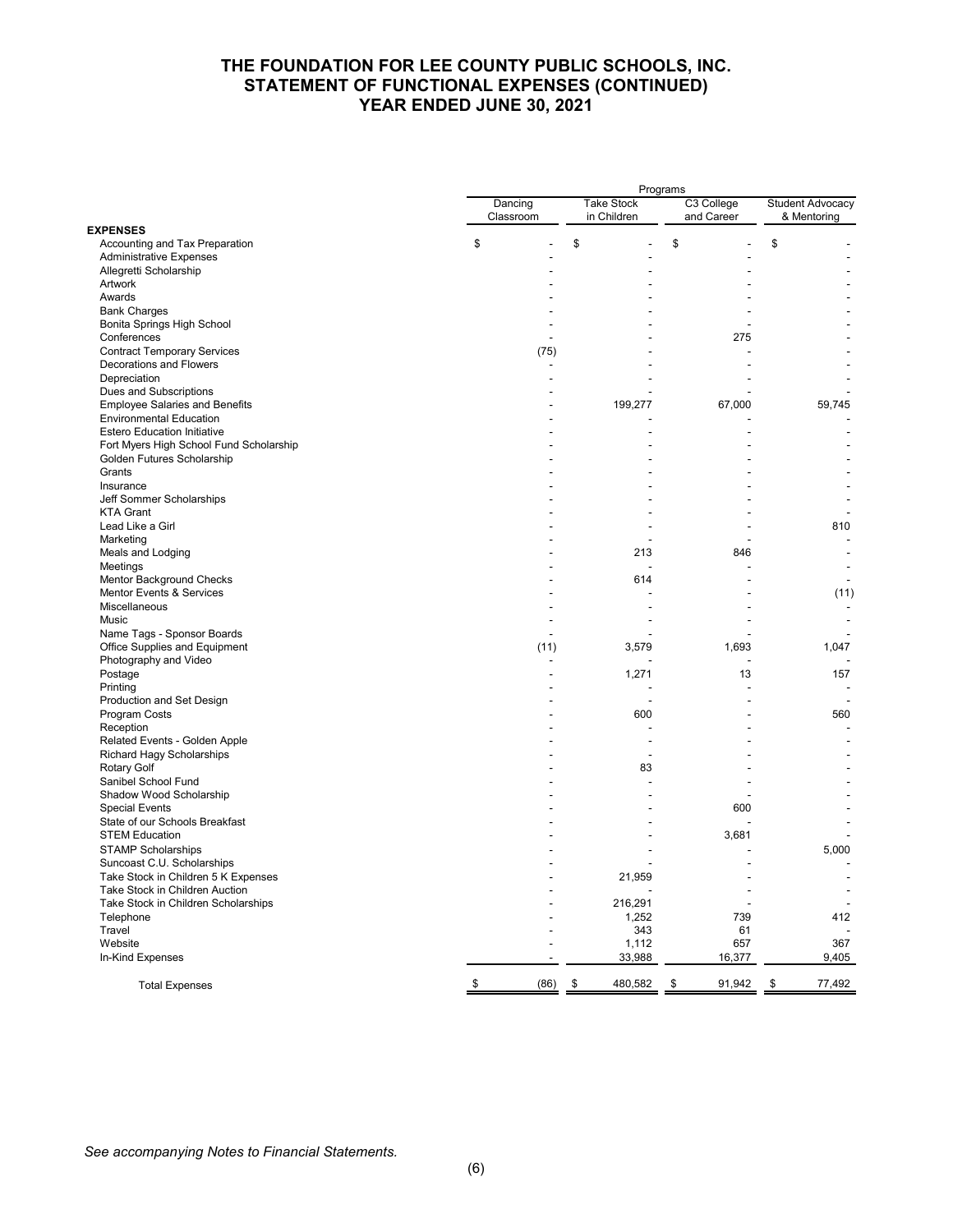# **THE FOUNDATION FOR LEE COUNTY PUBLIC SCHOOLS, INC. STATEMENT OF FUNCTIONAL EXPENSES (CONTINUED) YEAR ENDED JUNE 30, 2021**

|                                         |              | Programs              |                 |              |  |  |
|-----------------------------------------|--------------|-----------------------|-----------------|--------------|--|--|
|                                         | Sanibel      | <b>Bonita Springs</b> | Education       | Future       |  |  |
|                                         | School       | <b>High School</b>    | Resource Center | Makers       |  |  |
| <b>EXPENSES</b>                         |              |                       |                 |              |  |  |
| Accounting and Tax Preparation          | \$           | \$                    | \$              | \$           |  |  |
| <b>Administrative Expenses</b>          |              |                       |                 |              |  |  |
| Allegretti Scholarship                  |              |                       |                 |              |  |  |
| Artwork                                 |              |                       |                 |              |  |  |
| Awards                                  |              |                       |                 |              |  |  |
| <b>Bank Charges</b>                     | 44           |                       |                 |              |  |  |
| Bonita Springs High School              |              | 3.686                 |                 |              |  |  |
| Conferences                             |              |                       |                 |              |  |  |
| <b>Contract Temporary Services</b>      |              |                       |                 |              |  |  |
| Decorations and Flowers                 |              |                       |                 |              |  |  |
| Depreciation                            |              |                       |                 |              |  |  |
| Dues and Subscriptions                  |              |                       |                 |              |  |  |
| <b>Employee Salaries and Benefits</b>   |              |                       | 45,360          | 43,074       |  |  |
| <b>Environmental Education</b>          |              |                       |                 |              |  |  |
| <b>Estero Education Initiative</b>      |              |                       |                 |              |  |  |
| Fort Myers High School Fund Scholarship |              |                       |                 |              |  |  |
| Golden Futures Scholarship              |              |                       |                 |              |  |  |
| Grants                                  |              |                       |                 |              |  |  |
| Insurance                               |              |                       |                 |              |  |  |
|                                         |              |                       |                 |              |  |  |
| Jeff Sommer Scholarships                |              |                       |                 |              |  |  |
| <b>KTA Grant</b>                        |              |                       |                 |              |  |  |
| Lead Like a Girl                        |              |                       |                 |              |  |  |
| Marketing                               |              |                       |                 |              |  |  |
| Meals and Lodging                       |              |                       |                 |              |  |  |
| Meetings                                |              |                       |                 |              |  |  |
| Mentor Background Checks                |              |                       |                 |              |  |  |
| Mentor Events & Services                |              |                       |                 |              |  |  |
| Miscellaneous                           |              |                       |                 |              |  |  |
| Music                                   |              |                       |                 |              |  |  |
| Name Tags - Sponsor Boards              |              |                       |                 |              |  |  |
| Office Supplies and Equipment           |              |                       | 1,830           | 700          |  |  |
| Photography and Video                   |              |                       |                 |              |  |  |
| Postage                                 |              |                       | 55              |              |  |  |
| Printing                                |              |                       |                 |              |  |  |
| Production and Set Design               |              |                       |                 |              |  |  |
| Program Costs                           |              |                       | 9               | (789)        |  |  |
| Reception                               |              |                       |                 |              |  |  |
| Related Events - Golden Apple           |              |                       |                 |              |  |  |
| Richard Hagy Scholarships               |              |                       |                 |              |  |  |
| Rotary Golf                             |              |                       |                 |              |  |  |
| Sanibel School Fund                     | 94,129       |                       |                 |              |  |  |
| Shadow Wood Scholarship                 |              |                       |                 |              |  |  |
| <b>Special Events</b>                   |              |                       |                 |              |  |  |
| State of our Schools Breakfast          |              |                       |                 |              |  |  |
| <b>STEM Education</b>                   |              |                       |                 |              |  |  |
| <b>STAMP Scholarships</b>               |              |                       |                 |              |  |  |
| Suncoast C.U. Scholarships              |              |                       |                 |              |  |  |
| Take Stock in Children 5 K Expenses     |              |                       |                 |              |  |  |
| Take Stock in Children Auction          |              |                       |                 |              |  |  |
|                                         |              |                       |                 |              |  |  |
| Take Stock in Children Scholarships     |              |                       |                 |              |  |  |
| Telephone                               |              |                       | 280             | 295          |  |  |
| Travel                                  |              |                       | 111             | 68           |  |  |
| Website                                 |              |                       | 478             | 263          |  |  |
| In-Kind Expenses                        |              |                       | 33,914          | 6,813        |  |  |
| <b>Total Expenses</b>                   | \$<br>94,173 | 3,686<br>\$           | 82,037<br>\$    | \$<br>50,424 |  |  |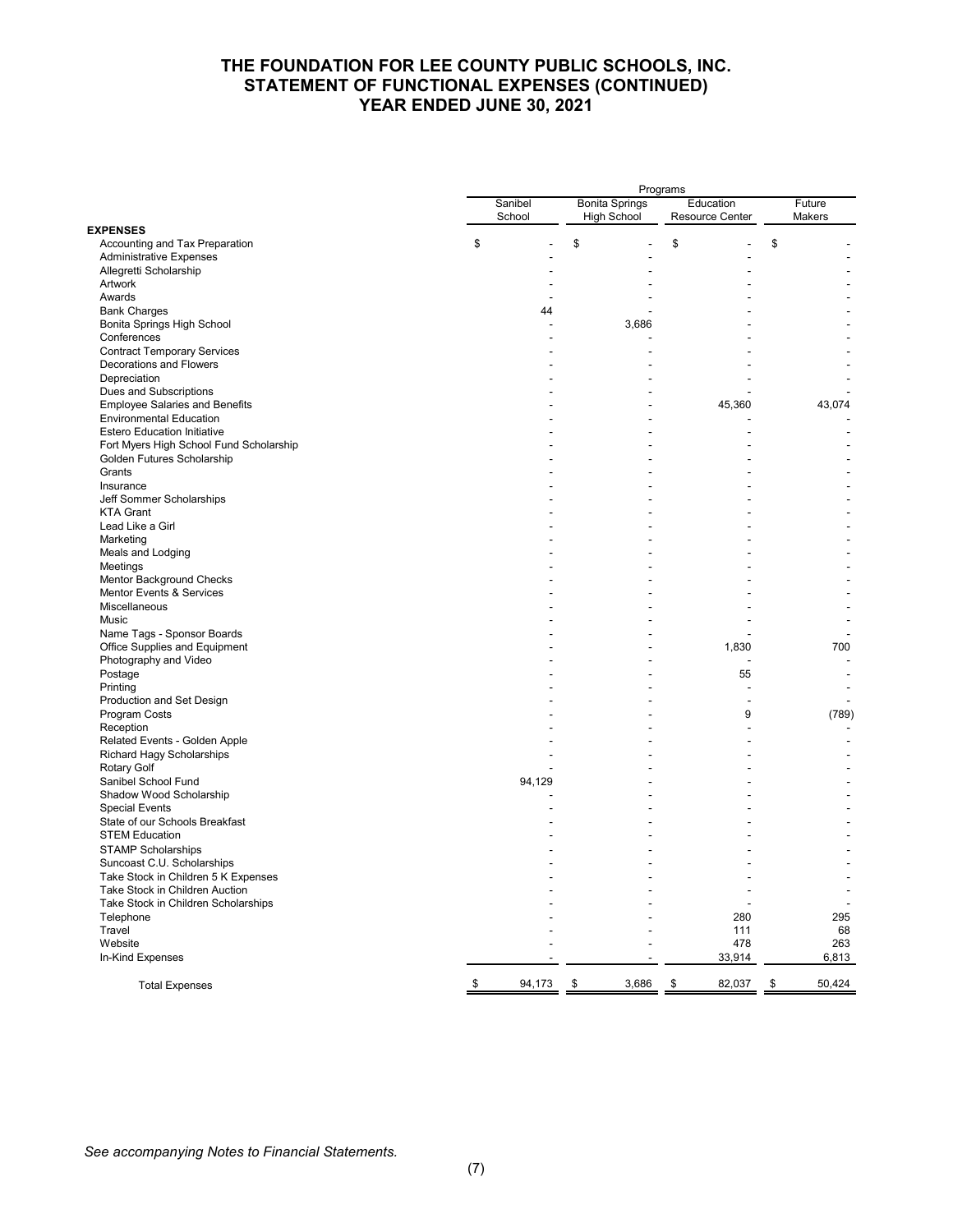# **THE FOUNDATION FOR LEE COUNTY PUBLIC SCHOOLS, INC. STATEMENT OF FUNCTIONAL EXPENSES (CONTINUED) YEAR ENDED JUNE 30, 2021**

|                                         | Programs |                | <b>Support Services</b> |    |             |    |           |  |
|-----------------------------------------|----------|----------------|-------------------------|----|-------------|----|-----------|--|
|                                         | Other    |                |                         |    | Management  |    |           |  |
|                                         | Programs |                | Total                   |    | and General |    | Total     |  |
| <b>EXPENSES</b>                         |          |                |                         |    |             |    |           |  |
| Accounting and Tax Preparation          | \$       |                | \$<br>L,                | \$ | 19,765      | \$ | 19.765    |  |
| <b>Administrative Expenses</b>          |          |                |                         |    | 1,049       |    | 1,049     |  |
| Allegretti Scholarship                  |          | 5,003          | 5,003                   |    | ٠           |    | 5,003     |  |
| Artwork                                 |          |                | 1,241                   |    |             |    | 1,241     |  |
| Awards                                  |          |                | 27,000                  |    |             |    | 27,000    |  |
| <b>Bank Charges</b>                     |          |                | 44                      |    | 1,136       |    | 1,180     |  |
| Bonita Springs High School              |          |                | 3,686                   |    |             |    | 3,686     |  |
| Conferences                             |          |                | 275                     |    | 570         |    | 845       |  |
| <b>Contract Temporary Services</b>      |          |                | (75)                    |    |             |    | (75)      |  |
| Decorations and Flowers                 |          |                | 6,186                   |    |             |    | 6,186     |  |
| Depreciation                            |          | 645            | 645                     |    |             |    | 645       |  |
|                                         |          |                |                         |    |             |    |           |  |
| Dues and Subscriptions                  |          |                |                         |    | 5,289       |    | 5,289     |  |
| <b>Employee Salaries and Benefits</b>   |          |                | 597,610                 |    | 84,572      |    | 682,182   |  |
| <b>Environmental Education</b>          |          | 11,988         | 11,988                  |    |             |    | 11,988    |  |
| <b>Estero Education Initiative</b>      |          | 3,535          | 3,535                   |    |             |    | 3,535     |  |
| Fort Myers High School Fund Scholarship |          | 5,001          | 5,001                   |    |             |    | 5,001     |  |
| Golden Futures Scholarship              |          |                | 15,241                  |    |             |    | 15,241    |  |
| Grants                                  |          | $\overline{a}$ | 83,032                  |    |             |    | 83,032    |  |
| Insurance                               |          | 3              | 3                       |    | 4,125       |    | 4,128     |  |
| Jeff Sommer Scholarships                |          | 5,000          | 5,000                   |    |             |    | 5,000     |  |
| <b>KTA Grant</b>                        |          | (800)          | (800)                   |    |             |    | (800)     |  |
| Lead Like a Girl                        |          |                | 810                     |    |             |    | 810       |  |
| Marketing                               |          |                |                         |    | 74          |    | 74        |  |
| Meals and Lodging                       |          |                | 50,491                  |    | 255         |    | 50,746    |  |
| Meetings                                |          |                | 35                      |    | 79          |    | 114       |  |
| Mentor Background Checks                |          |                | 614                     |    |             |    | 614       |  |
| <b>Mentor Events &amp; Services</b>     |          |                | (11)                    |    |             |    | (11)      |  |
| Miscellaneous                           |          | 7,552          | 7,552                   |    |             |    | 7,552     |  |
| Music                                   |          |                | 500                     |    |             |    | 500       |  |
| Name Tags - Sponsor Boards              |          |                | 616                     |    | 57          |    | 673       |  |
| Office Supplies and Equipment           |          |                | 11,834                  |    | 1,729       |    | 13,563    |  |
|                                         |          |                | 650                     |    |             |    | 650       |  |
| Photography and Video                   |          |                |                         |    |             |    |           |  |
| Postage                                 |          |                | 1,610                   |    | 371         |    | 1,981     |  |
| Printing                                |          | $\overline{a}$ | 6,713                   |    |             |    | 6,713     |  |
| Production and Set Design               |          | $\overline{a}$ | 18,000                  |    |             |    | 18,000    |  |
| <b>Program Costs</b>                    |          | $\overline{c}$ | 5,351                   |    |             |    | 5,351     |  |
| Reception                               |          | $\overline{a}$ | 934                     |    |             |    | 934       |  |
| Related Events - Golden Apple           |          |                | 3,081                   |    |             |    | 3,081     |  |
| Richard Hagy Scholarships               |          | 14,000         | 14,000                  |    |             |    | 14,000    |  |
| <b>Rotary Golf</b>                      |          | 70             | 153                     |    |             |    | 153       |  |
| Sanibel School Fund                     |          |                | 94,129                  |    |             |    | 94,129    |  |
| Shadow Wood Scholarship                 |          | 4,020          | 4,020                   |    |             |    | 4,020     |  |
| <b>Special Events</b>                   |          |                | 600                     |    |             |    | 600       |  |
| State of our Schools Breakfast          |          |                |                         |    | 3,219       |    | 3,219     |  |
| <b>STEM Education</b>                   |          |                | 3,681                   |    |             |    | 3,681     |  |
| <b>STAMP Scholarships</b>               |          |                | 5,000                   |    |             |    | 5.000     |  |
| Suncoast C.U. Scholarships              |          | 10,003         | 10,003                  |    |             |    | 10,003    |  |
| Take Stock in Children 5 K Expenses     |          |                | 21,959                  |    |             |    | 21,959    |  |
|                                         |          |                |                         |    |             |    |           |  |
| Take Stock in Children Auction          |          | 2,686          | 2,686                   |    |             |    | 2,686     |  |
| Take Stock in Children Scholarships     |          |                | 216,291                 |    |             |    | 216,291   |  |
| Telephone                               |          |                | 4,220                   |    | 576         |    | 4,796     |  |
| Travel                                  |          |                | 765                     |    | 94          |    | 859       |  |
| Website                                 |          |                | 3,742                   |    | 1,226       |    | 4,968     |  |
| In-Kind Expenses                        |          | 600            | 165,592                 |    | 48,878      |    | 214,470   |  |
| <b>Total Expenses</b>                   | \$       | 69,308         | \$<br>1,420,236         | \$ | 173,064     | \$ | 1,593,300 |  |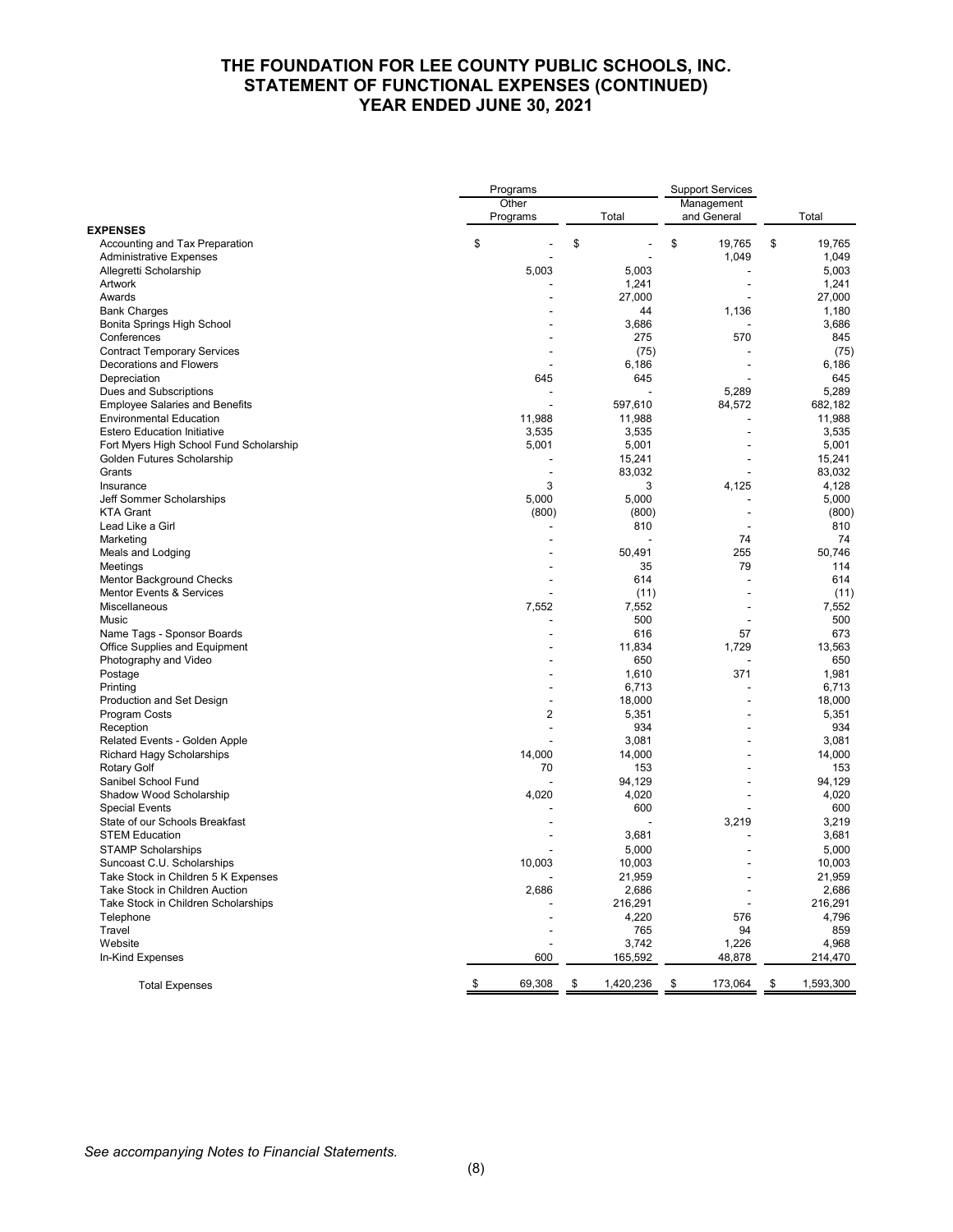# **THE FOUNDATION FOR LEE COUNTY PUBLIC SCHOOLS, INC. STATEMENT OF CASH FLOWS YEAR ENDED JUNE 30, 2021**

# **CASH FLOWS FROM OPERATING ACTIVITIES**

| Change in Net Assets                                | \$<br>208,090   |
|-----------------------------------------------------|-----------------|
| Adjustments to Reconcile Change in Net Assets       |                 |
| to Net Cash Provided by Operating Activities:       |                 |
| <b>Depreciation Expense</b>                         | 645             |
| Interest Income Rolled into Certificates of Deposit | (6, 238)        |
| Increase in Accounts Receivable                     | (17, 146)       |
| Decrease in Prepaid Scholarships                    | 153,011         |
| Increase in Accounts Payable and Accrued Expenses   | 31,599          |
| Net Cash Provided by Operating Activities           | 369,961         |
| <b>CASH FLOWS FROM FINANCING ACTIVITIES</b>         |                 |
| Forgiveness of PPP Loan                             | (135,756)       |
| Net Cash Provided by Investing Activities           | (135, 756)      |
| Cash and Cash Equivalents - Beginning of Year       | 1,347,624       |
| <b>CASH AND CASH EQUIVALENTS - END OF YEAR</b>      | \$<br>1,581,829 |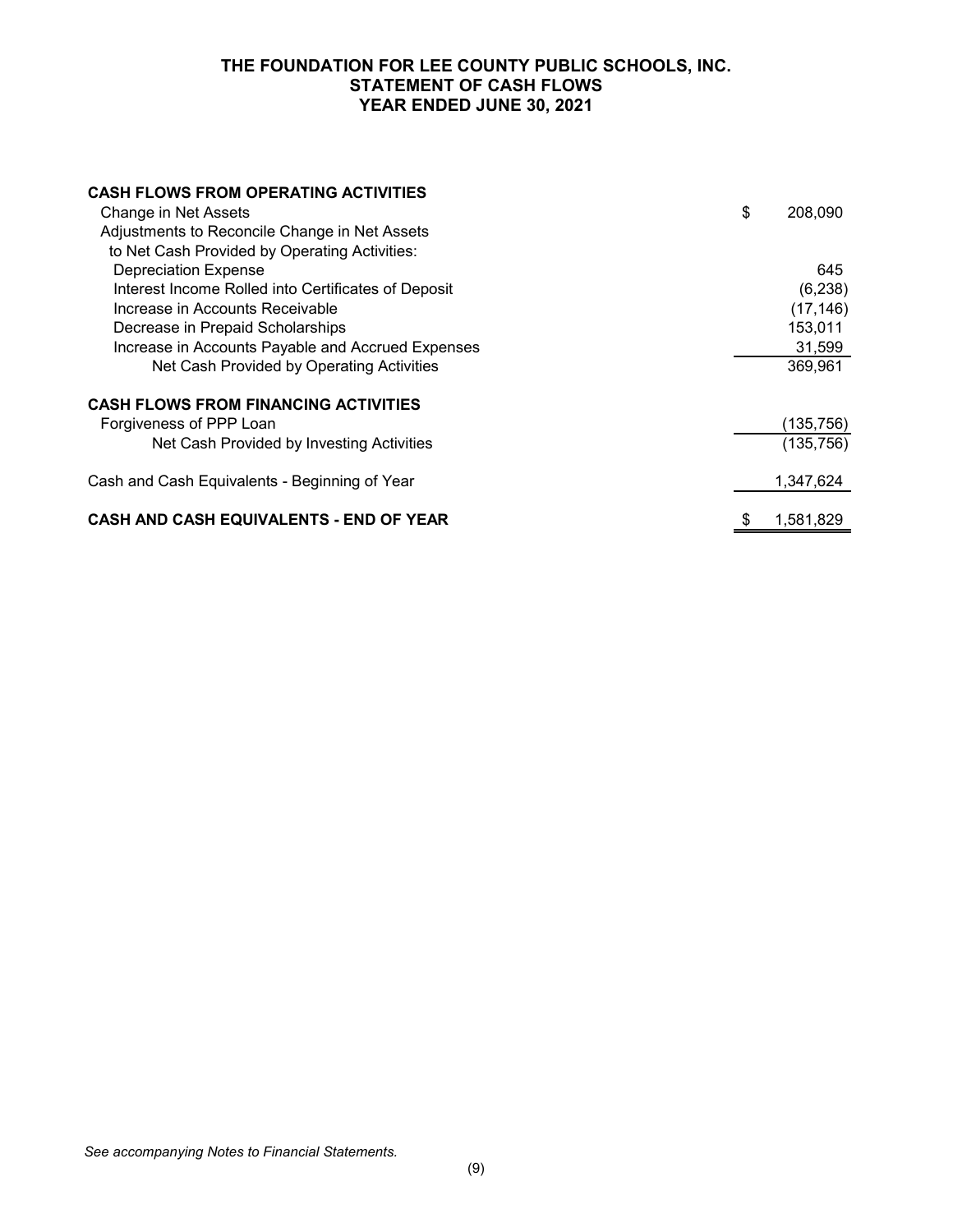# **NOTE 1 NATURE AND PURPOSE OF THE FOUNDATION**

The Foundation for Lee County Public Schools, Inc. (the Foundation) is a nonprofit organization which affords community interaction and financial support for the enrichment of educational programs within the School District of Lee County (the District). The Foundation is organized and operates as a direct-support organization of the District and is a component unit of the District.

A brief description of the Foundation's activities that support its program is as follows:

Administration (AD) – Administration includes fund-raisers, Business Partners/State of our Schools, and other activities and special events not specifically identified in other programs.

A-Team (AT) – The A-Team Challenge is a televised academic competition created to honor academic excellence and achievement and to foster pride and spirit of competition among high school students, teachers, and coaches.

Bonita Springs High School Fund (BS) – The Bonita Springs High School reflects contributions received and related expenditures made specifically for the Bonita Springs High School.

College & Career Initiatives (CC) – In collaboration with local Lee County businesses, we offer various opportunities to educate students and educators in the district. Our programs give them the opportunity to learn about local career fields focused on STEM and educational requirements for those careers.

Our College and Career Center prepares Lee County public school students for postsecondary education, technical training, or entering the workforce. This is accomplished through scholarship search, ACT prep, financial literacy, and career exploration.

Classroom Grants (CG) – The Classroom Grants Program offers educators the ability to apply for and receive funds to offer unique learning opportunities and experiences for their students.

Collegium for the Advancement of Education  $(TR)$  – The Collegium for the Advancement of Education is the teacher development element of the Golden Apple program that offers opportunities for networking, as well as educational opportunities to a select group of educators.

Education Resource Center (RC) – The Center collects new and used donated items to benefit teachers, students, and schools at no cost to them.

Estero Education Initiative (OP) – The Estero Education Initiative reflects contributions received and related expenditures made specifically for the Estero Schools.

Fort Myers High School Fund (OP) – The Fort Myers High School Fund reflects contributions received and related expenditures made specifically for the Fort Myers High School.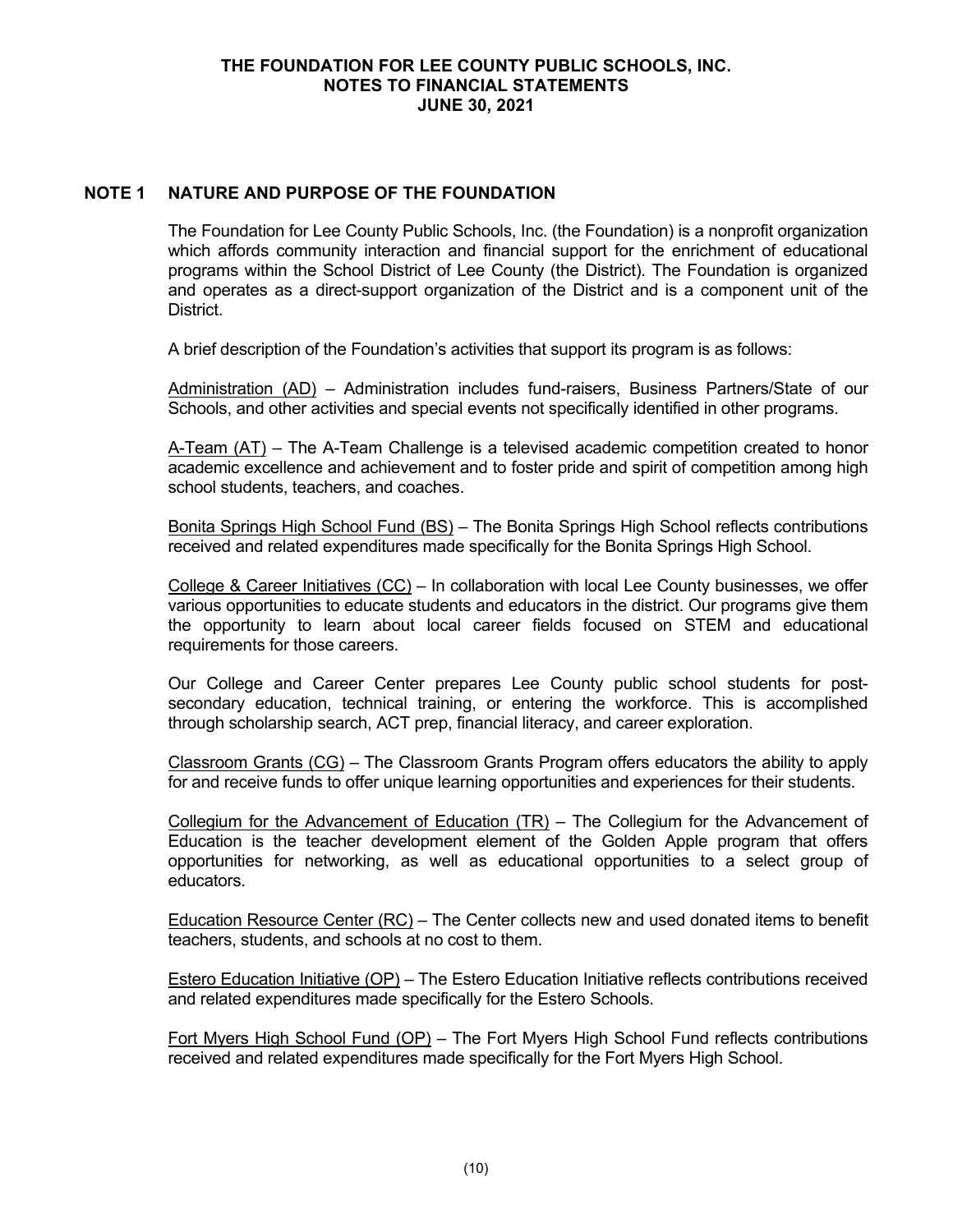## **NOTE 1 NATURE AND PURPOSE OF THE FOUNDATION (CONTINUED)**

FutureMakers (FM) – The FutureMakers Program inspires more high school seniors to take the next step after graduation, whether it is a university, college, or technical/vocational training through presentations and financial aid workshops.

Golden Apple (GA) – The Golden Apple Teacher Recognition Program gives a high level of recognition to outstanding classroom teachers. This program presents many opportunities to Lee County educators. The Program also includes Academy of Teachers.

Kids Tag Art (OP) – Lee County Kids Tag Art is an educational fundraising project created in partnership with the Lee County Tax Collectors Office and designed to benefit the art classrooms in Lee County District Schools. This program has historically been offered annually to each elementary school's fifth-grade students. However, it was suspended during the fiscal year ended June 30, 2021.

Other Programs (OP) – At this time, Other Programs includes Discretionary Fund, Access Homeless Fund, Environmental Education (Edison Fairs), Rotary Golf Fundraiser, Erik Babatz Memorial Fishing Tournament, Rising Star Scholarship Fund, Fort Myers Technical College Revenue, Food for Thought, New Teachers Social, Healthy Me, Partners in Education Academy, Jeff Sommer Memorial Scholarships, Suncoast C. U. Scholarships, Allegretti Foundation Scholarships, Richard Hagy Memorial Scholarships, Shevach Scholarships, and Shadow Wood Scholarships.

S.O.S. Enrichment Program (OP) – Support Our Students (S.O.S.) Program provides a unique opportunity for students of low-income families. This community-based initiative offers high school students exceptional learning opportunities, cultural arts, and career enrichment activities that inspire them to discover, embrace, and appreciate their self-worth. It also includes six weeks of subsidized work experience. We have teamed with community partners who offer job/internship opportunities to qualified students.

Sanibel School (SS) – The Sanibel School reflects contributions received and related expenditures made specifically for the Sanibel School.

Student Advocacy & Mentoring (SA) – This program works with at-risk, low-income students in the District by offering resources and volunteer mentors to assist students completing their high school education and continuing post-secondary education.

Take Stock in Children (SC) – This scholarship program provides educational scholarships and mentoring to low income at-risk students.

#### **NOTE 2 SUMMARY OF SIGNIFICANT ACCOUNTING POLICIES**

#### **Basis of Accounting**

The financial statements of the Foundation have been prepared on the accrual basis of accounting in accordance with accounting principles generally accepted in the United States of America.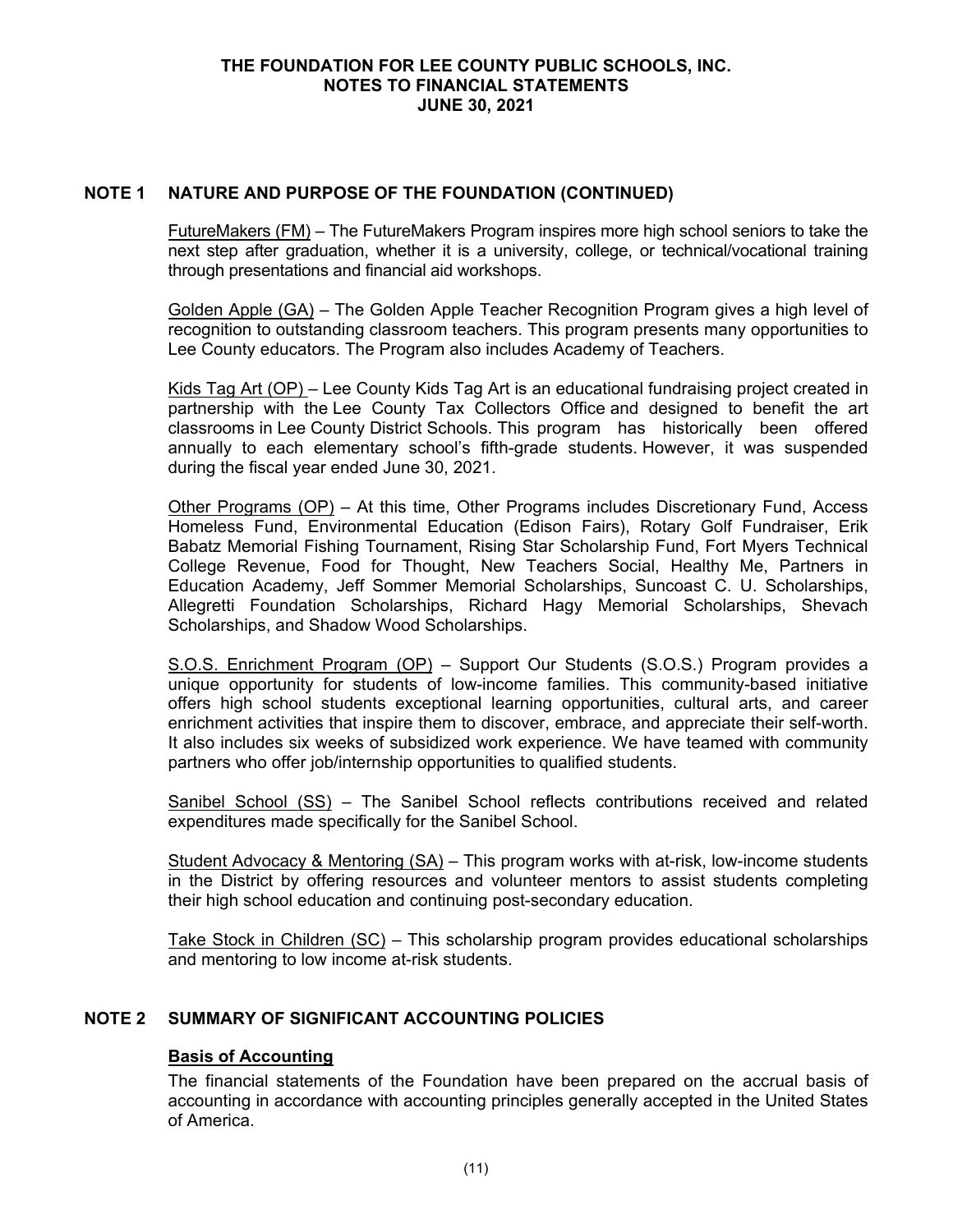#### **NOTE 2 SUMMARY OF SIGNIFICANT ACCOUNTING POLICIES (CONTINUED)**

#### **Net Asset Classifications**

Net assets, revenues, gains, and losses are classified based on the existence or absence of donor- or grantor-imposed restrictions, Accordingly, net assets and changes therein are classified and reported as follows:

*Net Assets Without Donor Restrictions* – represents funds which are fully available to be utilized in any Foundation activity or for supporting services, and those resources invested in equipment and furnishings.

*Net Assets With Donor Restrictions* – represents funds which are restricted by donors for specific purposes. The restrictions are satisfied either by the passage of time or by actions of the Foundation.

All contributions are considered available for unrestricted use unless specifically restricted by the donor or subject to other legal restrictions.

## **Contributions**

Contributions are recognized when the donor makes a promise to give to the Foundation that is, in substance, unconditional. Contributions that are restricted by the donor are reported as increases in net assets without donor restrictions if the restrictions expire in the fiscal year in which the contributions are recognized. All other donor-restricted contributions are reported as increases in net assets with donor restrictions. When a restriction expires, net assets with donor restrictions are reclassified to net assets without donor restrictions.

Unconditional promises to give that are expected to be collected within one year are recorded at their net realizable value. Unconditional promises to give that are expected to be collected in future years are recorded at the present value of the amounts expected to be collected. The discounts on those amounts are computed using an imputed interest rate applicable to the year in which the promise is to be received.

Donations of personal property are recorded as contributions at fair value at the date of donation. Such donations are reported as increases in net assets without donor restrictions unless the donor has restricted the donated asset to a specific purpose. Assets donated with explicit restrictions regarding their use, or the use of proceeds derived from the sales of such assets, are reported as restricted contributions. At the time of sale, the Foundation records any gain or loss related to the sale of the donated asset.

#### **Donated Services**

Donated services are recognized only if services received create or enhance nonfinancial assets or require specialized skills, are provided by individuals possessing those skills, and would typically be purchased if not provided by donation. Donated services meeting the requirement for recognition in the financial statements are recorded at the fair market value of professional services rendered.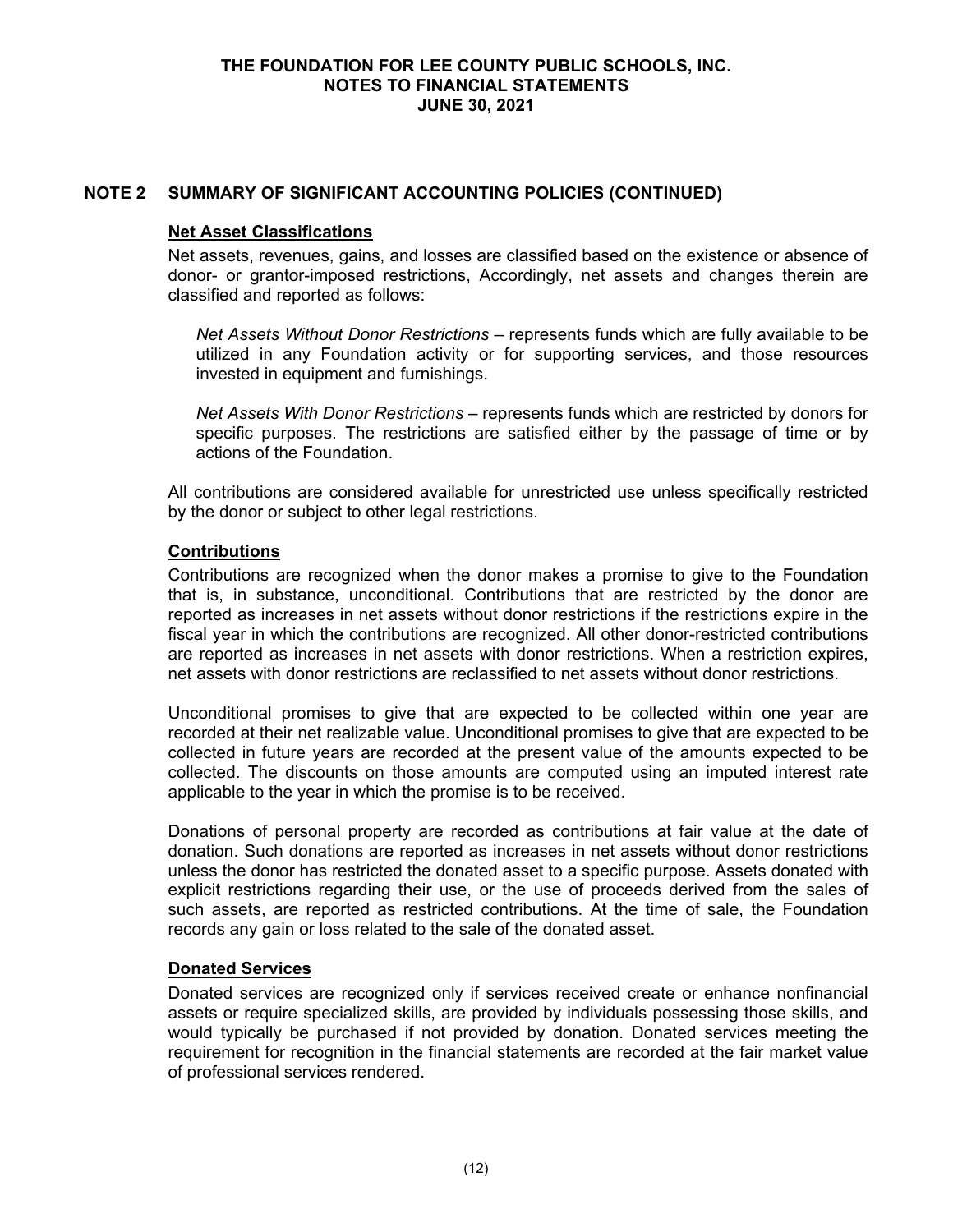# **NOTE 2 SUMMARY OF SIGNIFICANT ACCOUNTING POLICIES (CONTINUED)**

#### **Cash and Cash Equivalents**

Cash and cash equivalents consist of cash held in checking, savings, and money market accounts and certificates of deposits with original maturities of three months or less. At times, cash balances with financial institutions exceed FDIC limits.

## **Certificates of Deposits**

Certificates of deposit with original maturities greater than three months are shown at the original amount deposited plus accrued interest, which approximates fair value because of the short-term nature of these deposits (one-year or less).

## **Concentration of Credit Risks**

The Foundation's policy is to place its cash with high credit quality financial institutions. Cash and cash equivalents consist of bank deposits which, at times, may exceed federally insured limits. The Foundation maintains its cash deposit accounts in institutions which are insured by either the Federal Deposit Insurance Corporation or the National Credit Union Administration, both of which provide coverage on balances up to \$250,000 per depositor per institution.

The uncollateralized combined bank balance comprised of demand deposits is subject to custodial credit risk as it exceeds the FDIC limits by \$1,375,623 for the year ended June 30, 2021. The Foundation has not experienced any losses in such accounts and believes it is not exposed to any significant credit risk on cash or cash equivalents.

# **Office Equipment and Furnishings**

Office equipment and furnishings have been recorded at cost. The Foundation has a capitalization threshold of \$500. Depreciation is recorded using the straight line method over the estimated useful life of the asset.

#### **Donated Assets Held for Sale**

As of June 30, 2021, donated assets held for sale consists of four boats that were donated to the Organization for the use in the marine technology department of the Fort Myers Technical College, part of the Lee County Public School District. The boats are used for the purposes of student training until they are sold. Donor restrictions indicate that proceeds must be used to subsidize the marine technology program at the College.

#### **Income Taxes**

The Foundation is exempt from federal income tax under Section  $501(c)(3)$  of the Internal Revenue Code (IRC). The Foundation qualifies for the charitable contribution deduction under Section 170(b)(1)(A) and has been classified as a foundation that is not a private foundation under Section 509(a)(2).

The Foundation follows the income tax standard for uncertain tax positions and has evaluated its tax positions and determined it has no uncertain tax positions as of June 30, 2021.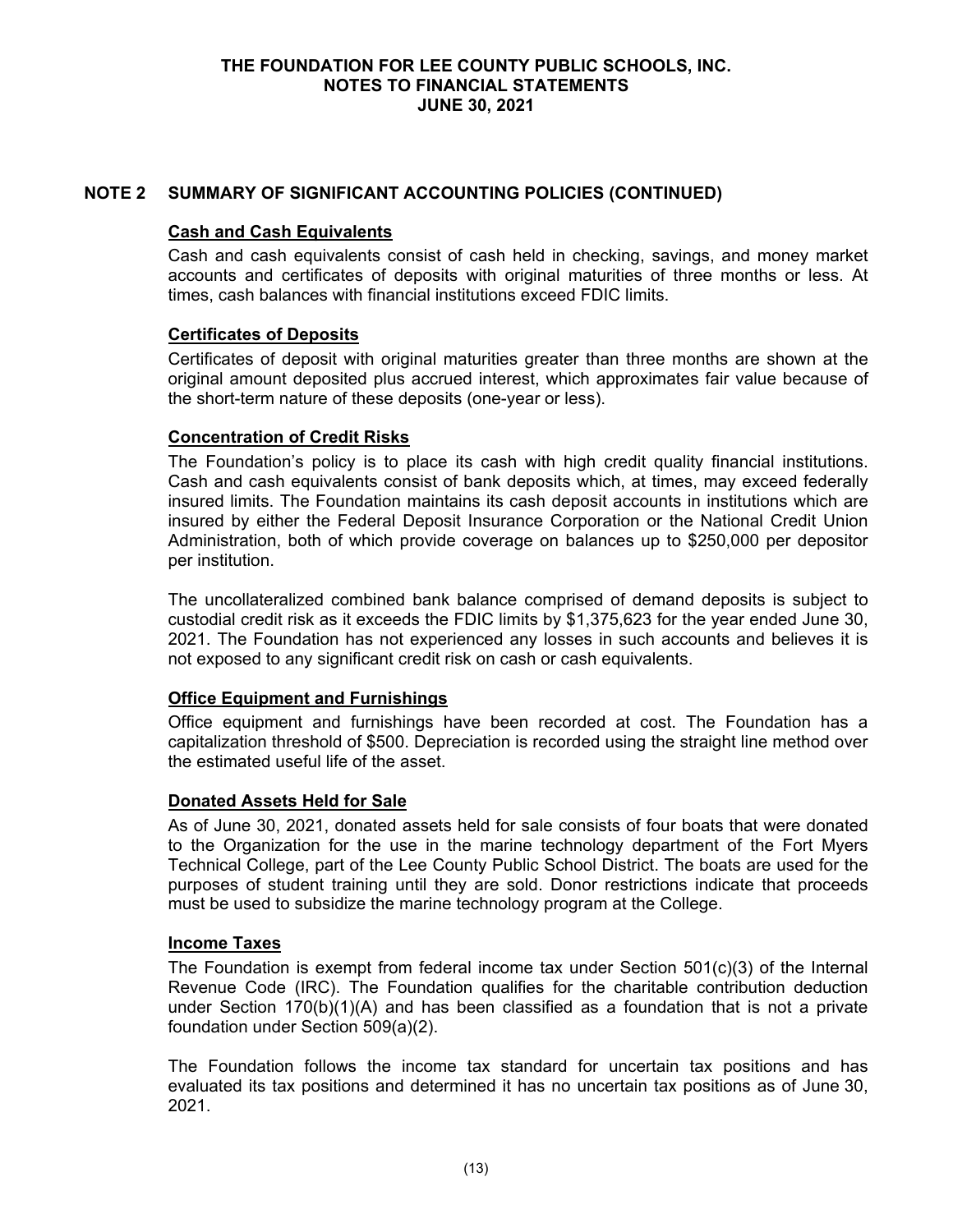# **NOTE 2 SUMMARY OF SIGNIFICANT ACCOUNTING POLICIES (CONTINUED)**

## **Estimates**

The preparation of financial statements in conformity with accounting principles generally accepted in the United States of America requires management to make estimates and assumptions that affect certain reported amounts and disclosures. Accordingly, actual results could differ from those estimates.

#### **Functional Allocation of Expenses**

The costs of providing the program and various other activities have been summarized on a functional basis in the statement of activities. Accordingly, certain costs have been allocated among the activities and supporting services benefited. Salaries and benefits are allocated based on the direct amount of time each person spends in each program. Other expenses, such as supplies, printing and copying, or services required for conducting the programs are charged based on the direct invoice cost of the items or services. Rent (Donated Facility Usage) is allocated to various programs and administration accounts based on the salary percentages of employees by location. Fundraising costs are considered immaterial and have been included in program services.

## **Change in Accounting Principle**

In May 2014, the Financial Accounting Standard Board (FASB) issued Accounting Standards Update (ASU) 2014-09, *Revenue from Contracts with Customers*. The guidance requires the Foundation to recognize revenue to depict the transfer of goods or services to customers in an amount that reflects the consideration to which the Foundation expects to be entitled in exchange for those goods or services. The guidance also requires expanded disclosures relating to the nature, amount, timing, and uncertainty of revenue and cash flows arising from contracts with customers. Additionally, qualitative and quantitative disclosures are required regarding customer contracts, significant judgments and changes in judgments, and assets recognized from the costs to obtain or fulfill a contract.

ASU 2014-09 requires organizations to exercise more judgment and recognize revenue using a five-step process. The Foundation adopted ASU 2014-09 using the modified retrospective method for all contracts effective July 1, 2020 and is using a portfolio approach to group contracts with similar characteristics and analyze historical cash collections trends. Modified retrospective adoption requires entities to apply the standard retrospectively to the most current period presented in the financial statements, requiring the cumulative effect of the retrospective application as an adjustment to the opening balance of net assets at the date of initial application.

The adoption of ASU 2014-09 has no impact on the Foundation's accounts receivable as it was historically recorded net of allowance for doubtful accounts. The adoption of ASU 2014- 09 did not have a significant impact on the Foundation's statement of activities for the year ended June 30, 2021.

#### **Subsequent Events**

In preparing these financial statements, the Foundation has evaluated events and transactions for potential recognition or disclosure through August 19, 2021, the date the financial statements were available to be issued.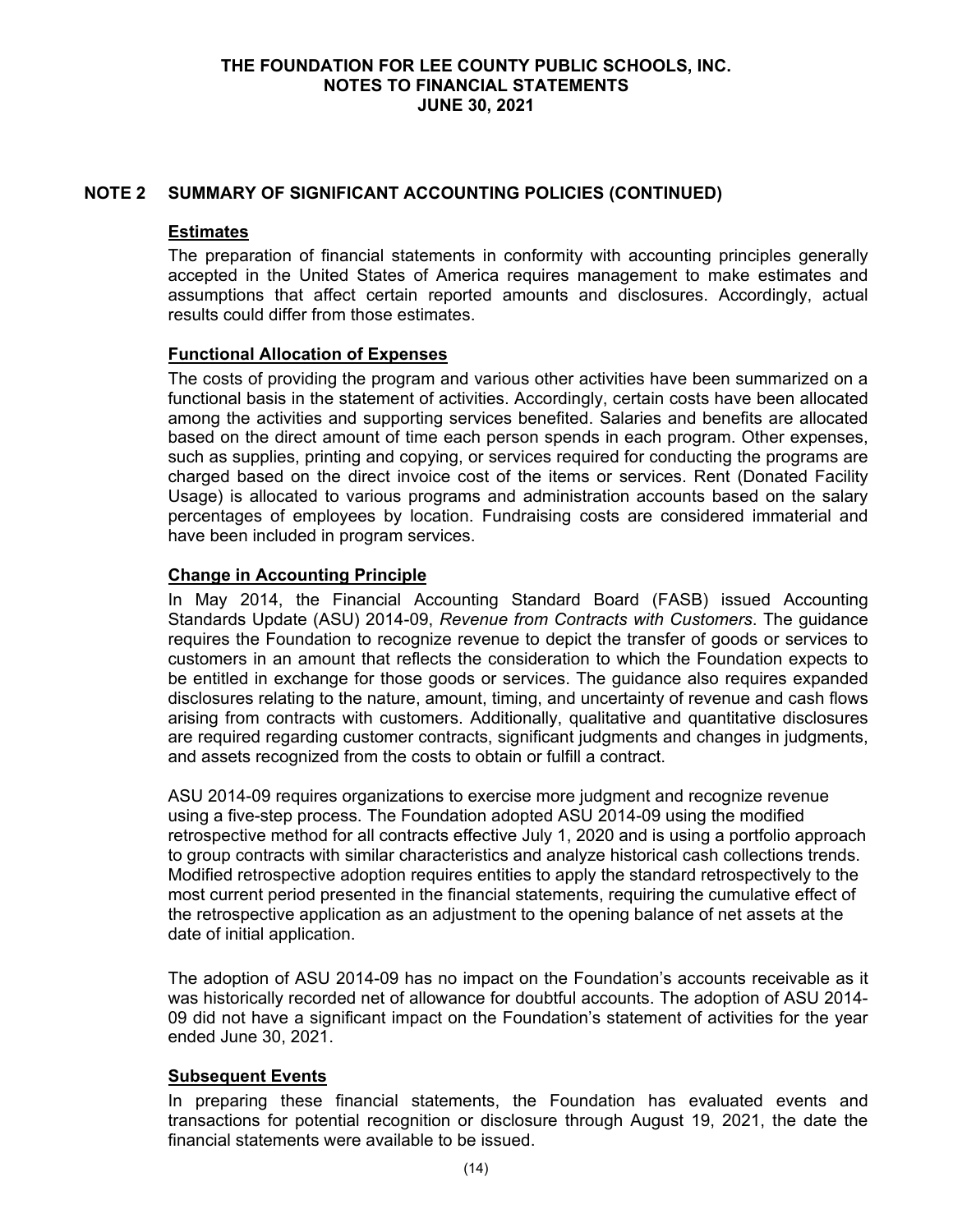#### **NOTE 3 LIQUIDITY**

The Foundation receives significant contributions with donor restrictions to be used in accordance with the associated purpose restrictions. The Foundation considers contributions with donor restrictions for use in current programs which are ongoing, major, and central to its annual operations to be available to meet cash needs for general expenditures. General expenditures include administrative and general expenses, fundraising expenses, and program expenses expected to be paid in the subsequent year. Annual operations are defined as activities occurring during the Foundation's fiscal year.

The Foundation routinely monitors liquidity to meet its operating needs. In addition to financial assets available to meet general expenditures, the Foundation operates with a balanced operating budget and anticipates collecting sufficient revenue to cover general expenditures not covered by donor-restricted resources.

The table below presents financial assets available for general expenditures within one year at June 30, 2021:

| Financial Assets at Year-End:              |   |             |
|--------------------------------------------|---|-------------|
| Cash and Cash Equivalents                  | S | 1,581,829   |
| <b>Certificates of Deposit</b>             |   | 520,150     |
| <b>Accounts Receivable</b>                 |   | 54,294      |
| Total                                      |   | 2,156,273   |
| Less: Net Assets With Donor Restrictions   |   | (3,864,784) |
| Prepaid Expenses Included in Net Assets    |   |             |
| <b>With Donor Restrictions</b>             |   | 1,900,851   |
| Financial Assets Available to Meet General |   |             |
| <b>Expenditures within One Year</b>        |   | 192.340     |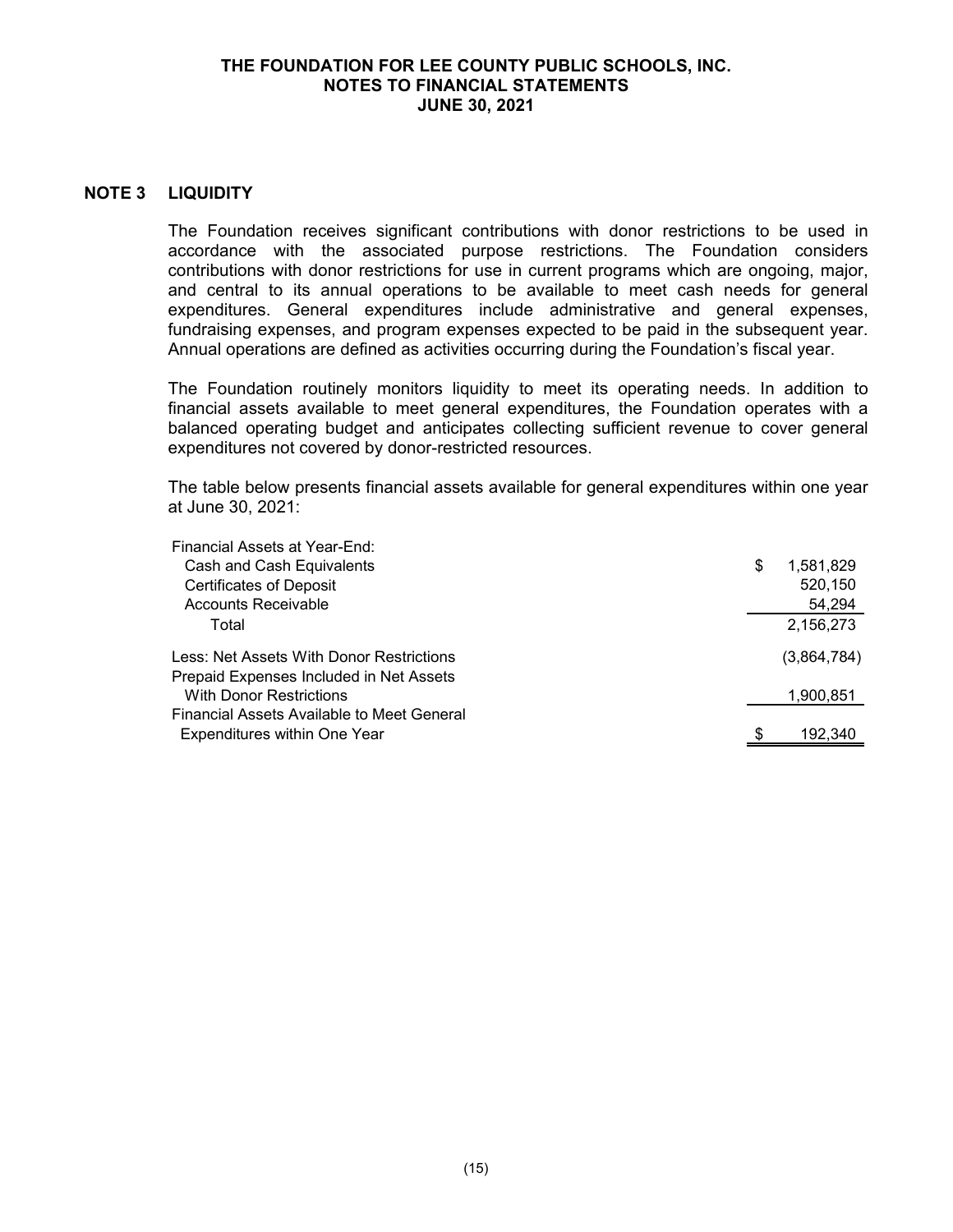#### **NOTE 4 FLORIDA PREPAID SCHOLARSHIPS**

The Foundation, through its donors, has purchased prepaid scholarships from the Florida Prepaid College Foundation, Inc. As of June 30, 2021, the Foundation owns prepaid scholarships worth \$9,071,586, which are reported on the statement of financial position at a cost of \$1,900,851. Of the prepaid scholarships owned at June 30, 2021, \$562,429 was purchased in the current fiscal year for \$59,678 plus \$223,286 of Florida Prepaid Credits for a total cost of \$281,215 from the Florida Prepaid College Foundation, Inc. The State of Florida matches, dollar for dollar, the Foundation's cost of prepaid scholarships purchased.

Upon graduation from a public high school, students are awarded prepaid scholarships. To date, 788 Lee County public school students have been awarded Florida Prepaid Scholarships. The remaining 242 prepaid scholarships have been designated for future Lee County public school graduates.

Scholarship activity for the year ended June 30, 2021 was as follows:

|                |           |            |         | Total      |
|----------------|-----------|------------|---------|------------|
| \$<br>567.765  |           | 1,486,096  |         | 2,053,861  |
|                |           |            |         |            |
| (219, 684)     |           |            |         | (219, 684) |
| 281,215        |           |            |         | 281,215    |
| 19.862         |           | (19, 862)  |         |            |
| $\blacksquare$ |           | (214, 541) |         | (214, 541) |
| 649,158        | £.        | 1,251,693  |         | 1,900,851  |
|                | Unawarded |            | Awarded |            |

# **NOTE 5 CONTRIBUTED GOODS, SERVICES, AND USE OF FACILITIES**

Contributed goods, services, and use of facilities reported are as follows for the year ended June 30, 2021:

| <b>Administration</b>                                                |              |
|----------------------------------------------------------------------|--------------|
| Administration - Professional Services, Facilities, and Salaries     | \$<br>48.878 |
| <b>Programs</b>                                                      |              |
| Golden Apple - Advertising, Promotion, and Television Airtime        | 47.934       |
| <b>Classroom Grants - Printing and Donated Facilities</b>            | 10,129       |
| <b>Collegium - Donated Facilities and Event Expenses</b>             | 6,432        |
| Take Stock in Children - Facilities, Event Expenses, and Advertising | 33,988       |
| C <sup>3</sup> College and Career - Printing and Donated Facilities  | 16,377       |
| FutureMakers - Donated Facilities and Supplies                       | 6.813        |
| Student Advocacy & Mentoring - Donated Facilities                    | 9,405        |
| Education Resource Center - Donated Facilities and Supplies          | 33.914       |
| Other Programs - Use of Facilities and Event Expenses                | 600          |
| <b>Total Programs</b>                                                | 165,592      |
| Total Contributed Goods, Services, and Use of Facilities             | 214,470      |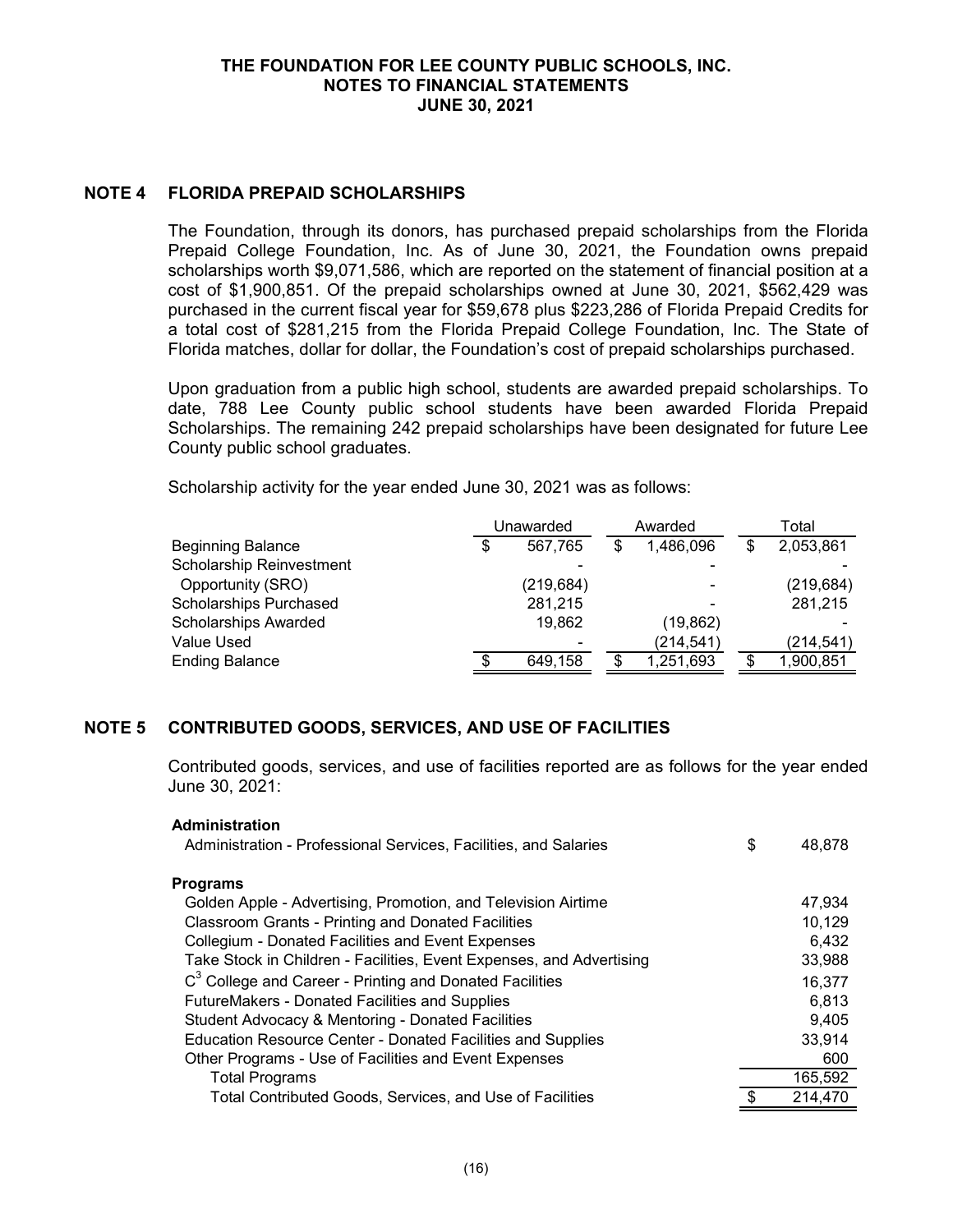#### **NOTE 6 RETIREMENT PLAN**

The Foundation offers its employees a defined contribution plan. The plan covers substantially all employees subject to a minimum age and days of service requirement. The employer contributes a minimum of 5%, up to a maximum of 20% of each eligible participant's compensation minus the annual cost of medical insurance premiums, individual or family coverage, as applicable. Participants' interest in elective deferral contributions is vested at 100%. Total contributions to the plan for the year ended June 30, 2021 were \$82,242.

#### **NOTE 7 RELATED PARTY TRANSACTIONS**

The Foundation maintains, either directly or through a custodial relationship, a portion of its investments and bank depository balances with Edison National Bank and FineMark Bank. Board Members were officers of Edison National Bank and FineMark Bank during the year ended June 30, 2021. Bank depository account balances at Edison National Bank totaled approximately \$1,537,019 at June 30, 2021. Bank depository account balances at FineMark Bank totaled approximately \$130,053 at June 30, 2021.

#### **NOTE 8 CONCENTRATIONS**

The Foundation received contributions and in-kind contributions of \$381,721 and \$7,210, respectively, for the year ended June 30, 2021, from Board of Directors or entities affiliated with Board members.

#### **NOTE 9 PPP LOAN**

On May 1, 2020, the Foundation received a loan from a financial institution in the amount of \$135,756 to fund payroll, rent, and utilities through the Paycheck Protection Program Flexibility Act of 2020 (the "PPP Loan"). The PPP Loan could be forgiven by the U.S. Small Business Administration (SBA) subject to certain performance barriers as outlined in the loan agreement and the CARES Act. The SBA may review funding eligibility and usage of funds in compliance with the program based on dollar thresholds and other factors. The amount of liability, if any, from potential noncompliance cannot be determined with certainty; however, management is of the opinion that any review will not have a material adverse impact on the Foundation's financial position. On November 2, 2020, the SBA has formally forgiven the entire portion of the Foundation's obligation under this PPP Loan. Therefore, the Foundation recognized \$135,756 of contributions revenue for the year ended June 30, 2021.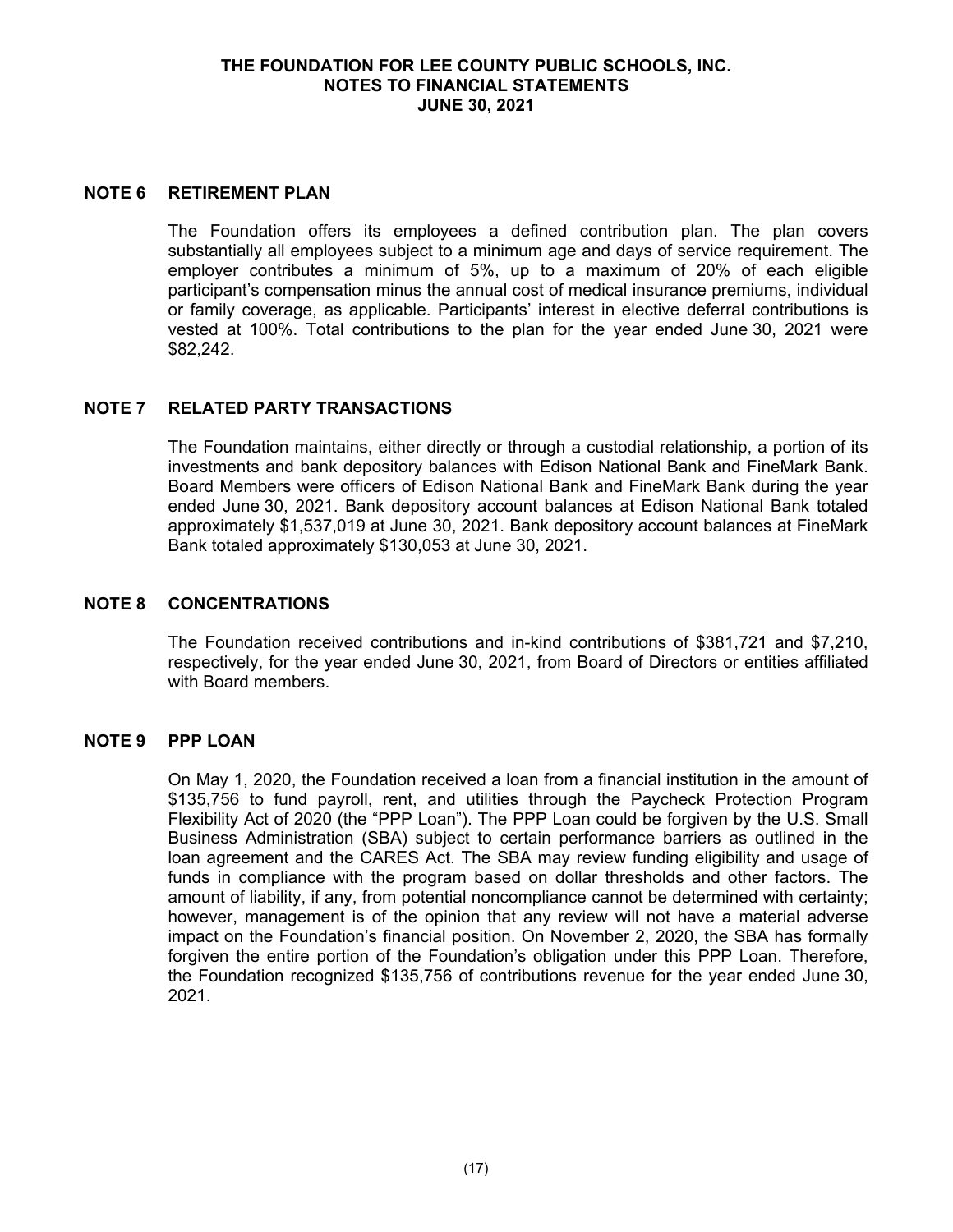#### **NOTE 10 COVID-19**

The World Health Organization has declared the spread of Coronavirus Disease (COVID-19) a worldwide pandemic. The COVID-19 pandemic is having significant effects on global markets, supply chains, businesses, and communities. Specific to the Foundation, COVID-19 may impact various parts of its 2022 operations and financial results, including, but not limited to, potential shortages of personnel, or potential loss of revenue due to reductions in certain revenue streams. Management believes the Foundation is taking appropriate actions to mitigate the negative impact. However, the full impact of COVID-19 is unknown and cannot be reasonably estimated as these events are still developing.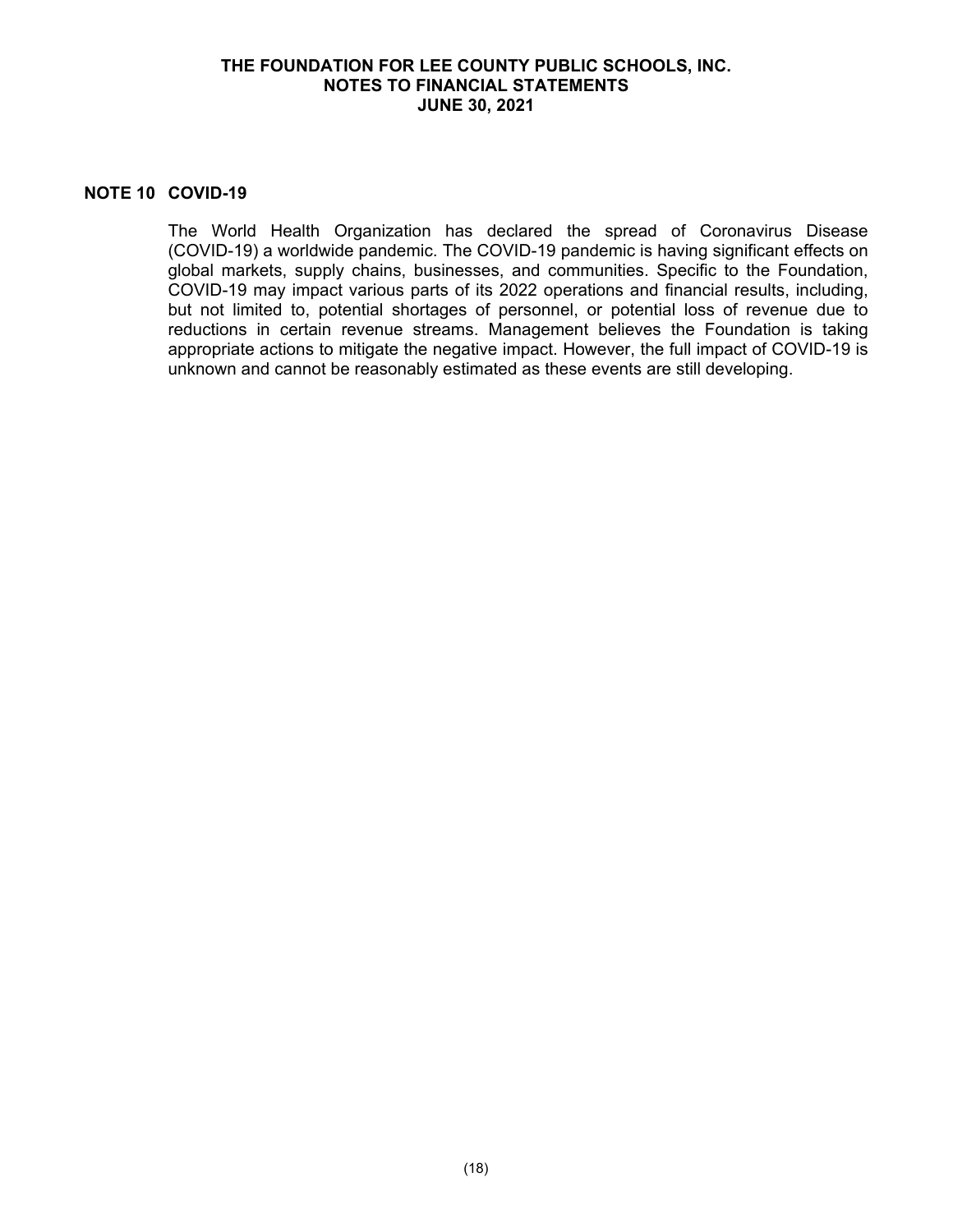# **THE FOUNDATION FOR LEE COUNTY PUBLIC SCHOOLS, INC. SCHEDULE OF ACTIVITY REVENUE YEAR ENDED JUNE 30, 2021**

|                                               | Golden<br>Apple | Classroom<br>Grants | Collegium    |  |
|-----------------------------------------------|-----------------|---------------------|--------------|--|
| <b>REVENUE</b>                                |                 |                     |              |  |
| <b>Contributions and Sponsors</b>             | \$<br>25,550    | 130,401<br>\$       | \$<br>37,766 |  |
| Academy of Teachers                           | 1,000           |                     |              |  |
| <b>Access Homeless Fund</b>                   |                 |                     |              |  |
| Allegretti Scholarships                       |                 |                     |              |  |
| <b>Babatz Memorial Scholarship</b>            |                 |                     |              |  |
| <b>Environmental Education</b>                |                 |                     |              |  |
| <b>Estero Education Initiative</b>            |                 |                     |              |  |
| <b>Facebook Donations</b>                     |                 |                     |              |  |
| Fort Myers High School Fund Scholarship       |                 |                     |              |  |
| Shadow Wood Scholarship (OP)                  |                 |                     |              |  |
| Shevach Scholarship (OP)                      |                 |                     |              |  |
| Golden Apple Dinner                           | 4,720           |                     |              |  |
| Golden Future Scholarship                     | 19,936          |                     |              |  |
| Golden Apple Table Sponsors                   | 51,250          |                     |              |  |
| Kids Tag Art                                  |                 |                     |              |  |
| License Plate                                 |                 | 11,291              |              |  |
| Loan Forgiveness                              |                 |                     |              |  |
| <b>Major Sponsors</b>                         | 78,393          |                     |              |  |
| New Teacher Social Sponsor                    |                 |                     |              |  |
| <b>Pandemic Relief Fund</b>                   |                 |                     |              |  |
| Richard Hagy Memorial Scholarship             |                 |                     |              |  |
| Rotary Golf Fundraiser                        |                 |                     |              |  |
| <b>Restricted Donations</b>                   |                 |                     |              |  |
| Sanibel School                                |                 |                     |              |  |
| State of Our Schools                          |                 |                     |              |  |
| State of Our Schools Breakfast                |                 |                     |              |  |
| <b>STAMP Scholarship</b>                      |                 |                     |              |  |
| <b>STEM Education</b>                         |                 |                     |              |  |
| <b>STEM Work</b>                              |                 |                     |              |  |
| S.O.S. Internship Program                     |                 |                     |              |  |
| S.O.S. Enrichment Program                     |                 |                     |              |  |
| Suncoast C.U. Scholarships                    |                 |                     |              |  |
| Take Stock in Children                        |                 |                     |              |  |
|                                               |                 |                     |              |  |
| Take Stock in Children Receptions             |                 |                     |              |  |
| Take Stock in Children Florida Prepaid Credit |                 |                     |              |  |
| Vision 2020                                   |                 |                     |              |  |
| Interest                                      |                 |                     |              |  |
| In-Kind Income                                | 47,934          | 10,129              | 6,432        |  |
| <b>Total Revenue</b>                          | \$<br>228,783   | \$<br>151,821       | \$<br>44,198 |  |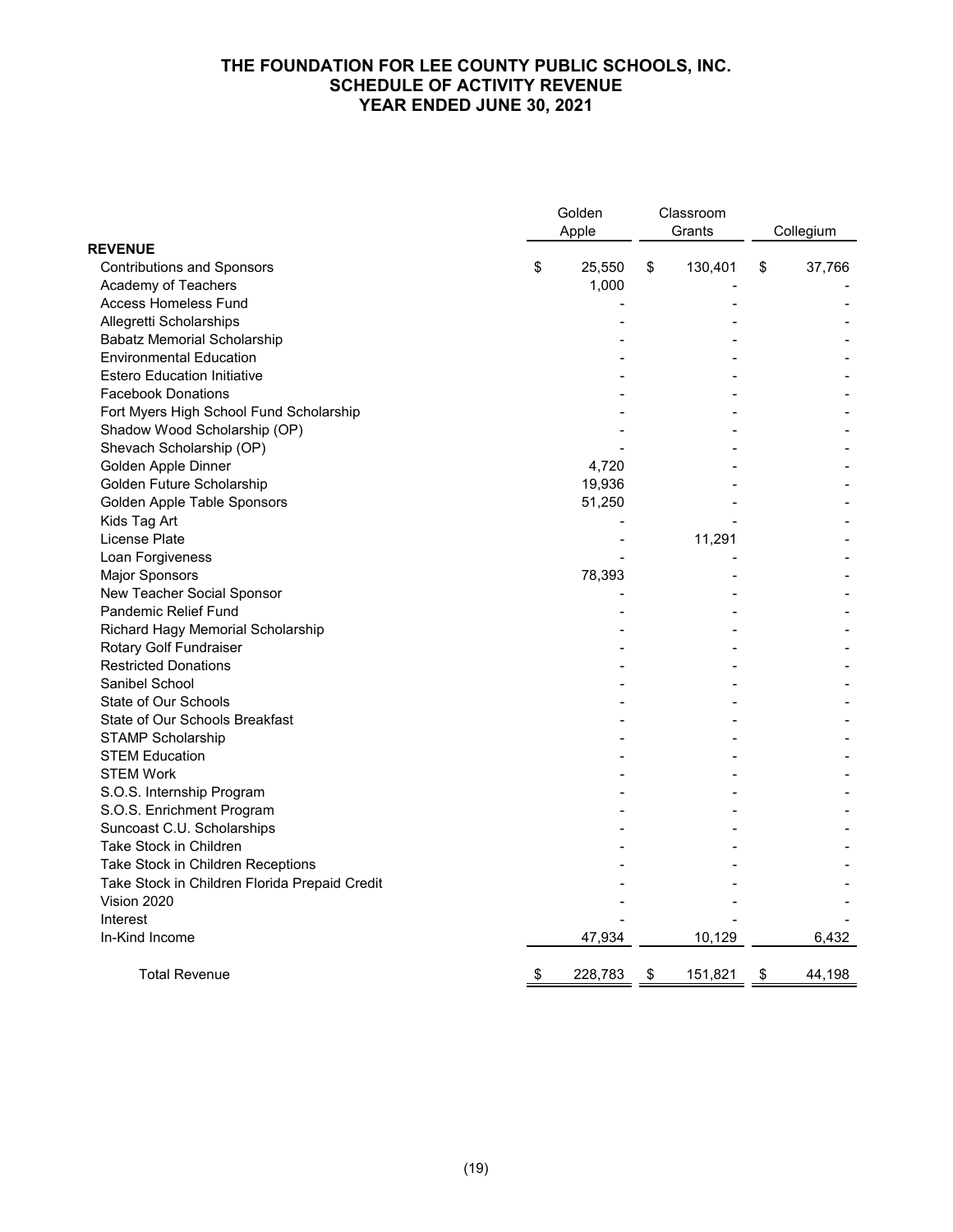## **THE FOUNDATION FOR LEE COUNTY PUBLIC SCHOOLS, INC. SCHEDULE OF ACTIVITY REVENUE (CONTINUED) YEAR ENDED JUNE 30, 2021**

|                                               | <b>Take Stock</b><br>in Children |         | $C^3$ College<br>and Career | Student<br>Advocacy &<br>Mentoring |         |  |
|-----------------------------------------------|----------------------------------|---------|-----------------------------|------------------------------------|---------|--|
| <b>REVENUE (Continued)</b>                    |                                  |         |                             |                                    |         |  |
| <b>Contributions and Sponsors</b>             | \$                               | 116,251 | \$<br>125,500               | \$                                 | 89,509  |  |
| Academy of Teachers                           |                                  |         |                             |                                    |         |  |
| <b>Access Homeless Fund</b>                   |                                  |         |                             |                                    |         |  |
| Allegretti Scholarships                       |                                  |         |                             |                                    |         |  |
| <b>Babatz Memorial Scholarship</b>            |                                  | 3,095   |                             |                                    |         |  |
| <b>Environmental Education</b>                |                                  |         |                             |                                    |         |  |
| <b>Estero Education Initiative</b>            |                                  |         |                             |                                    |         |  |
| <b>Facebook Donations</b>                     |                                  |         |                             |                                    |         |  |
| Fort Myers High School Fund Scholarship       |                                  |         |                             |                                    |         |  |
| Shadow Wood Scholarship (OP)                  |                                  |         |                             |                                    |         |  |
| Shevach Scholarship (OP)                      |                                  |         |                             |                                    |         |  |
| Golden Apple Dinner                           |                                  |         |                             |                                    |         |  |
| Golden Future Scholarship                     |                                  |         |                             |                                    |         |  |
| Golden Apple Table Sponsors                   |                                  |         |                             |                                    |         |  |
| Kids Tag Art                                  |                                  |         |                             |                                    |         |  |
| License Plate                                 |                                  |         |                             |                                    |         |  |
| Loan Forgiveness                              |                                  |         |                             |                                    |         |  |
| Major Sponsors                                |                                  |         |                             |                                    |         |  |
| New Teacher Social Sponsor                    |                                  |         |                             |                                    |         |  |
| Pandemic Relief Fund                          |                                  |         |                             |                                    |         |  |
| Richard Hagy Memorial Scholarship             |                                  |         |                             |                                    |         |  |
| Rotary Golf Fundraiser                        |                                  | 5,013   |                             |                                    |         |  |
| <b>Restricted Donations</b>                   |                                  |         |                             |                                    |         |  |
| Sanibel School                                |                                  |         |                             |                                    |         |  |
| State of Our Schools                          |                                  |         |                             |                                    |         |  |
| State of Our Schools Breakfast                |                                  |         |                             |                                    |         |  |
| <b>STAMP Scholarship</b>                      |                                  |         |                             |                                    | 4,000   |  |
| <b>STEM Education</b>                         |                                  |         | 16,500                      |                                    |         |  |
| <b>STEM Work</b>                              |                                  |         | 12,000                      |                                    |         |  |
| S.O.S. Internship Program                     |                                  |         |                             |                                    |         |  |
| S.O.S. Enrichment Program                     |                                  |         |                             |                                    |         |  |
| Suncoast C.U. Scholarships                    |                                  |         |                             |                                    |         |  |
| Take Stock in Children                        |                                  | 208,479 |                             |                                    |         |  |
| Take Stock in Children Receptions             |                                  | 2,500   |                             |                                    |         |  |
| Take Stock in Children Florida Prepaid Credit |                                  | 3,602   |                             |                                    |         |  |
| Vision 2020                                   |                                  |         |                             |                                    |         |  |
| Interest                                      |                                  |         |                             |                                    |         |  |
| In-Kind Income                                |                                  | 33,988  | 16,377                      |                                    | 9,405   |  |
| <b>Total Revenue</b>                          | \$                               | 372,928 | \$<br>170,377               | \$                                 | 102,914 |  |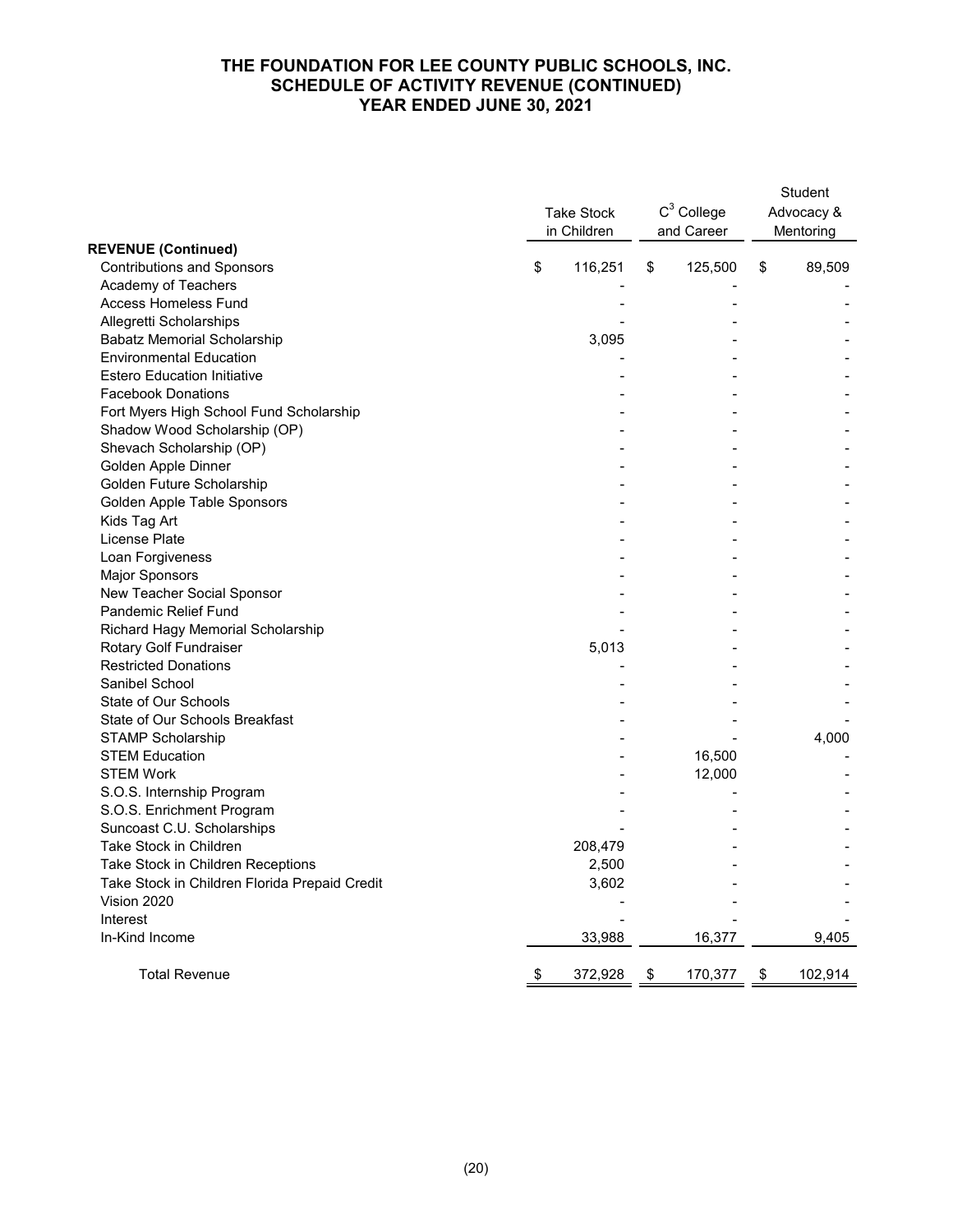## **THE FOUNDATION FOR LEE COUNTY PUBLIC SCHOOLS, INC. SCHEDULE OF ACTIVITY REVENUE (CONTINUED) YEAR ENDED JUNE 30, 2021**

|                                               |               | Education    |                  |  |  |  |
|-----------------------------------------------|---------------|--------------|------------------|--|--|--|
|                                               | Sanibel       | Resource     | Future<br>Makers |  |  |  |
|                                               | School        | Center       |                  |  |  |  |
| <b>REVENUE (Continued)</b>                    |               |              |                  |  |  |  |
| <b>Contributions and Sponsors</b>             | \$            | \$<br>25,631 | \$<br>75,150     |  |  |  |
| Academy of Teachers                           |               |              |                  |  |  |  |
| <b>Access Homeless Fund</b>                   |               |              |                  |  |  |  |
| Allegretti Scholarships                       |               |              |                  |  |  |  |
| <b>Babatz Memorial Scholarship</b>            |               |              |                  |  |  |  |
| <b>Environmental Education</b>                |               |              |                  |  |  |  |
| <b>Estero Education Initiative</b>            |               |              |                  |  |  |  |
| <b>Facebook Donations</b>                     |               |              |                  |  |  |  |
| Fort Myers High School Fund Scholarship       |               |              |                  |  |  |  |
| Shadow Wood Scholarship (OP)                  |               |              |                  |  |  |  |
| Shevach Scholarship (OP)                      |               |              |                  |  |  |  |
| Golden Apple Dinner                           |               |              |                  |  |  |  |
| Golden Future Scholarship                     |               |              |                  |  |  |  |
| Golden Apple Table Sponsors                   |               |              |                  |  |  |  |
| Kids Tag Art                                  |               |              |                  |  |  |  |
| License Plate                                 |               | 11,291       |                  |  |  |  |
| Loan Forgiveness                              |               |              |                  |  |  |  |
| Major Sponsors                                |               |              |                  |  |  |  |
| New Teacher Social Sponsor                    |               |              |                  |  |  |  |
| <b>Pandemic Relief Fund</b>                   |               | 9,298        |                  |  |  |  |
| Richard Hagy Memorial Scholarship             |               |              |                  |  |  |  |
| Rotary Golf Fundraiser                        |               |              |                  |  |  |  |
| <b>Restricted Donations</b>                   |               |              |                  |  |  |  |
| Sanibel School                                | 120,582       |              |                  |  |  |  |
| State of Our Schools                          |               |              |                  |  |  |  |
| State of Our Schools Breakfast                |               |              |                  |  |  |  |
| <b>STAMP Scholarship</b>                      |               |              |                  |  |  |  |
| <b>STEM Education</b>                         |               |              |                  |  |  |  |
| <b>STEM Work</b>                              |               |              |                  |  |  |  |
| S.O.S. Internship Program                     |               |              |                  |  |  |  |
| S.O.S. Enrichment Program                     |               |              |                  |  |  |  |
| Suncoast C.U. Scholarships                    |               |              |                  |  |  |  |
| Take Stock in Children                        |               |              |                  |  |  |  |
| Take Stock in Children Receptions             |               |              |                  |  |  |  |
| Take Stock in Children Florida Prepaid Credit |               |              |                  |  |  |  |
| Vision 2020                                   |               |              |                  |  |  |  |
| Interest                                      |               |              |                  |  |  |  |
| In-Kind Income                                |               | 33,914       | 6,813            |  |  |  |
| <b>Total Revenue</b>                          | \$<br>120,582 | \$<br>80,134 | \$<br>81,963     |  |  |  |
|                                               |               |              |                  |  |  |  |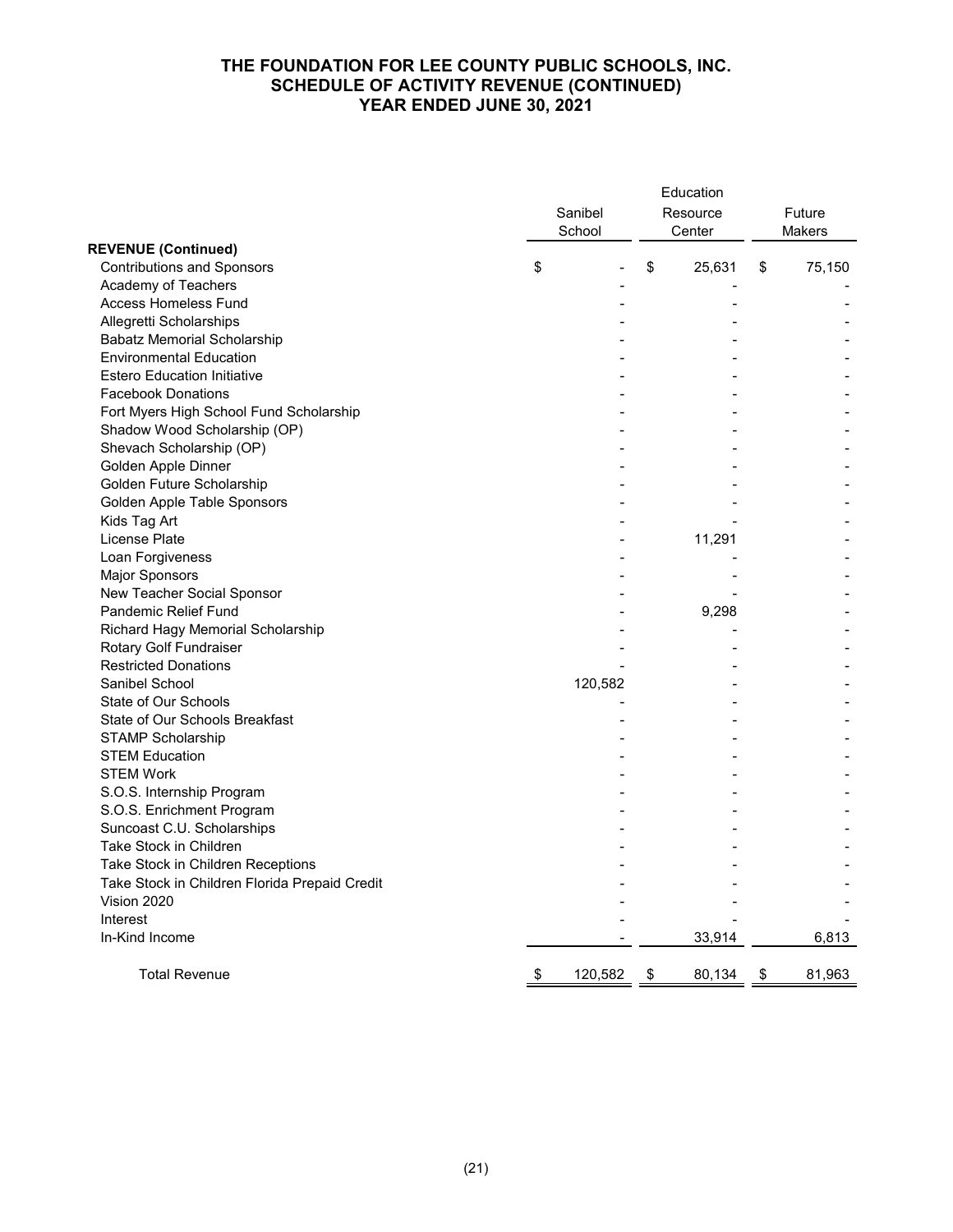### **THE FOUNDATION FOR LEE COUNTY PUBLIC SCHOOLS, INC. SCHEDULE OF ACTIVITY REVENUE (CONTINUED) YEAR ENDED JUNE 30, 2021**

|                                               | Other         |                          |                 |
|-----------------------------------------------|---------------|--------------------------|-----------------|
|                                               | Programs      | Administration           | <b>Totals</b>   |
| <b>REVENUE (Continued)</b>                    |               |                          |                 |
| <b>Contributions and Sponsors</b>             | \$            | \$<br>53,364             | \$<br>679,122   |
| Academy of Teachers                           |               |                          | 1,000           |
| <b>Access Homeless Fund</b>                   | 5,400         |                          | 5,400           |
| Allegretti Scholarships                       | 5,000         |                          | 5,000           |
| <b>Babatz Memorial Scholarship</b>            |               |                          | 3,095           |
| <b>Environmental Education</b>                | 20,426        |                          | 20,426          |
| <b>Estero Education Initiative</b>            | 53            |                          | 53              |
| <b>Facebook Donations</b>                     |               | 230                      | 230             |
| Fort Myers High School Fund Scholarship       | 5,000         |                          | 5,000           |
| Shadow Wood Scholarship (OP)                  | 50,000        |                          | 50,000          |
| Shevach Scholarship (OP)                      | 20,000        |                          | 20,000          |
| Golden Apple Dinner                           |               |                          | 4,720           |
| Golden Future Scholarship                     |               |                          | 19,936          |
| Golden Apple Table Sponsors                   |               |                          | 51,250          |
| Kids Tag Art                                  | 19            | $\overline{\phantom{a}}$ | 19              |
| License Plate                                 |               |                          | 22,582          |
| Loan Forgiveness                              |               | 135,756                  | 135,756         |
| <b>Major Sponsors</b>                         |               |                          | 78,393          |
| New Teacher Social Sponsor                    | 2,495         |                          | 2,495           |
| <b>Pandemic Relief Fund</b>                   |               |                          | 9,298           |
| Richard Hagy Memorial Scholarship             | 16,563        |                          | 16,563          |
| Rotary Golf Fundraiser                        | 21,976        |                          | 26,989          |
| <b>Restricted Donations</b>                   |               | 2,050                    | 2,050           |
| Sanibel School                                |               |                          | 120,582         |
| State of Our Schools                          |               | 24,350                   | 24,350          |
| State of Our Schools Breakfast                |               | 4,825                    | 4,825           |
| <b>STAMP Scholarship</b>                      |               |                          | 4,000           |
| <b>STEM Education</b>                         |               |                          | 16,500          |
| <b>STEM Work</b>                              |               |                          | 12,000          |
| S.O.S. Internship Program                     | 5,000         |                          | 5,000           |
| S.O.S. Enrichment Program                     | 8,500         |                          | 8,500           |
| Suncoast C.U. Scholarships                    | 10,000        |                          | 10,000          |
| Take Stock in Children                        |               |                          | 208,479         |
| Take Stock in Children Receptions             |               |                          | 2,500           |
| Take Stock in Children Florida Prepaid Credit |               |                          | 3,602           |
| Vision 2020                                   | 576           |                          | 576             |
| Interest                                      |               | 6,629                    | 6,629           |
| In-Kind Income                                | 600           | 48,878                   | 214,470         |
|                                               |               |                          |                 |
| <b>Total Revenue</b>                          | \$<br>171,608 | \$<br>276,082            | 1,801,390<br>\$ |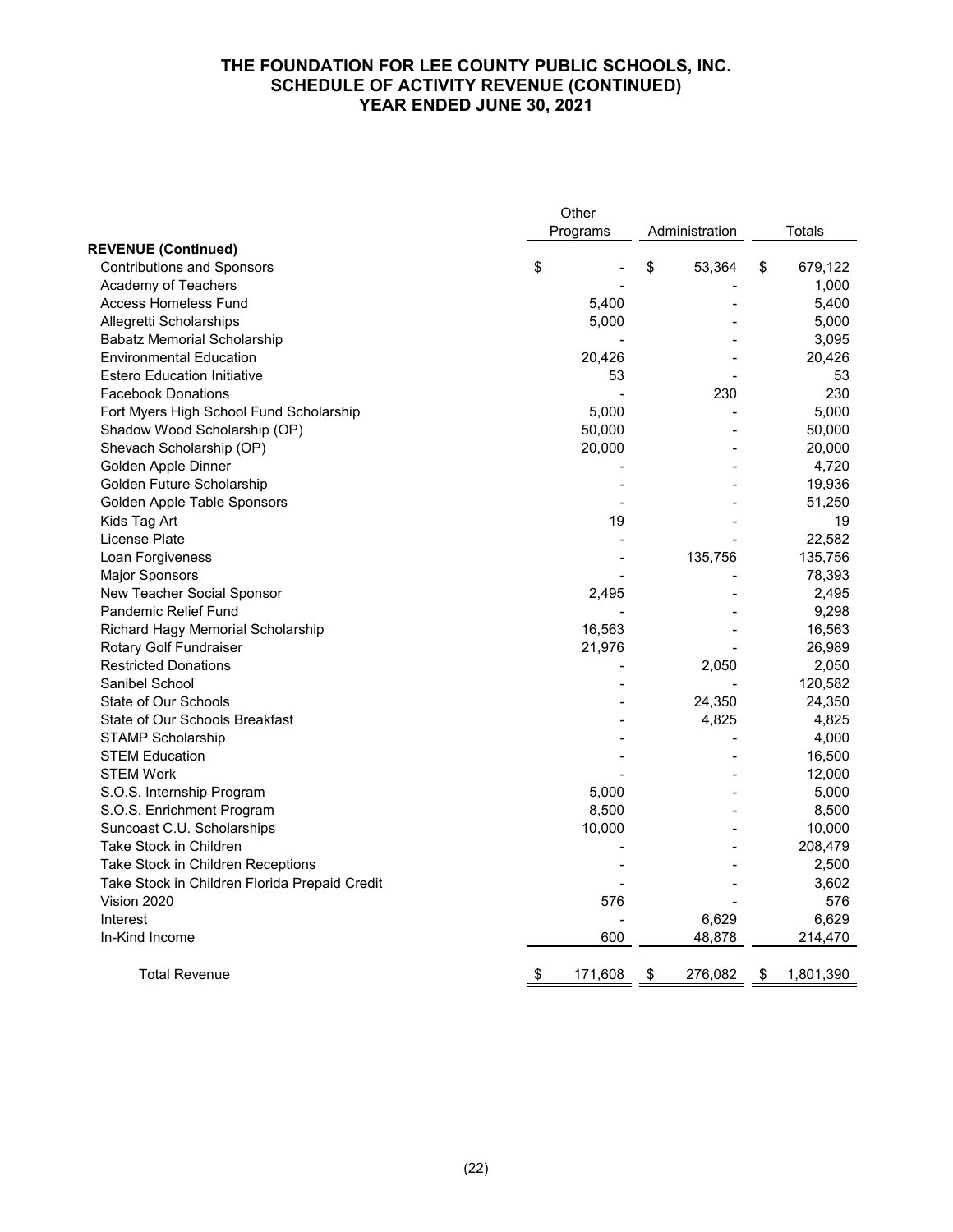# **THE FOUNDATION FOR LEE COUNTY PUBLIC SCHOOLS, INC. SCHEDULE OF CHANGES IN NET ASSETS YEAR ENDED JUNE 30, 2021**

|                                 | Golden<br>Classroom<br>Apple<br>Grants |    | A-Team<br>Collegium |    |                |    | Dancing<br>Classroom |    |      |
|---------------------------------|----------------------------------------|----|---------------------|----|----------------|----|----------------------|----|------|
| <b>SUPPORT AND REVENUE</b>      | \$<br>228.783                          | \$ | 151.821             | \$ | $\sim$         | \$ | 44.198               | \$ |      |
| <b>EXPENSES</b>                 | (240, 461)                             |    | (161,069)           |    | (3,263)        |    | (65, 885)            |    | 86   |
| <b>TRANSFERS</b>                | (10,000)                               |    | 9,499               |    | 3,183          |    | 10,000               |    | (86) |
| <b>CHANGE IN NET ASSETS</b>     | (21, 678)                              |    | 251                 |    | (80)           |    | (11,687)             |    |      |
| Net Assets - Beginning of Year  | 89,414                                 |    |                     |    | 80             |    | 20,120               |    |      |
| <b>NET ASSETS - END OF YEAR</b> | \$<br>67,736                           | \$ | 251                 | \$ | $\blacksquare$ | \$ | 8,433                | \$ |      |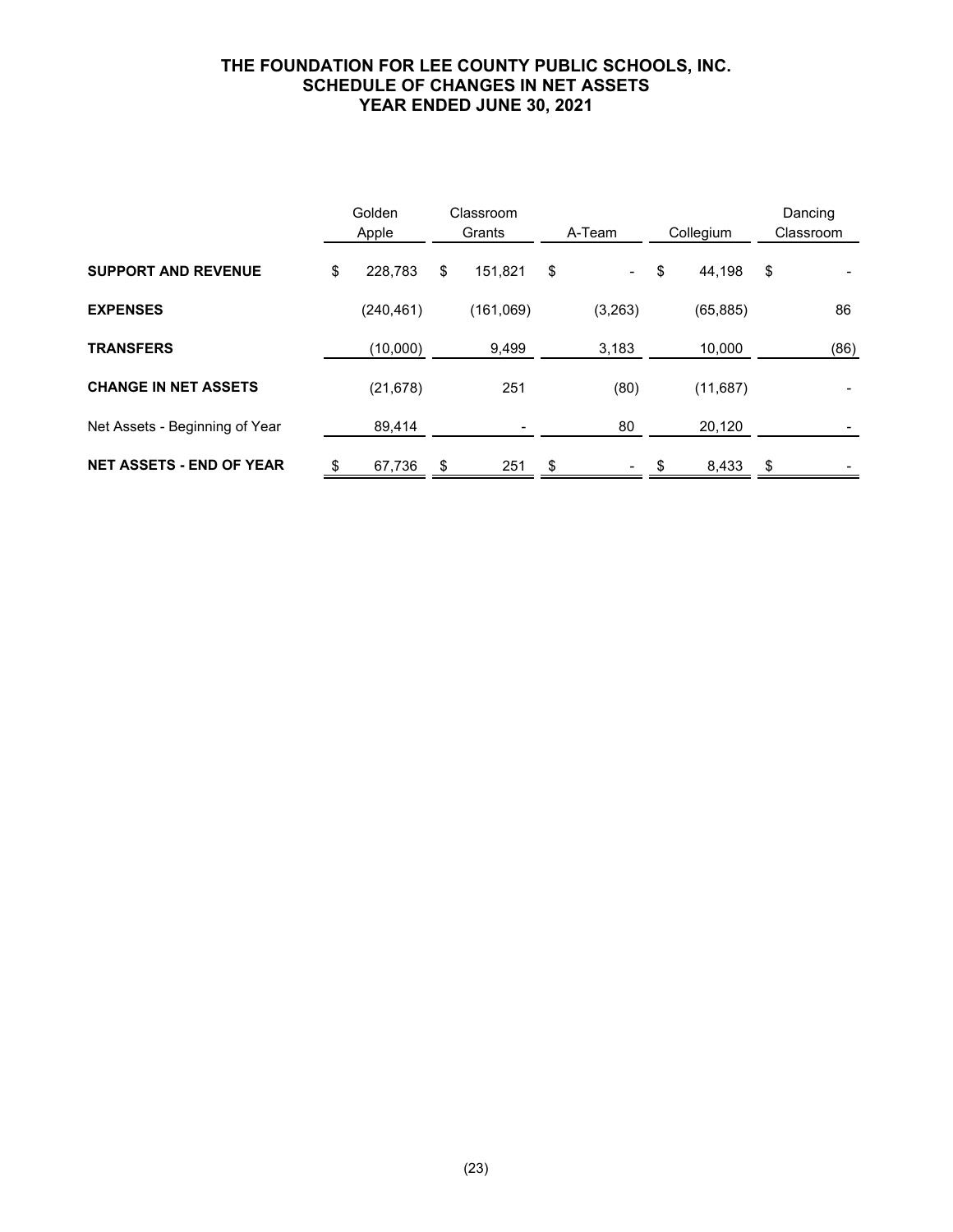# **THE FOUNDATION FOR LEE COUNTY PUBLIC SCHOOLS, INC. SCHEDULE OF CHANGES IN NET ASSETS (CONTINUED) YEAR ENDED JUNE 30, 2021**

|                                 | Student |                   |    |               |    |            |    |           |    |                       |
|---------------------------------|---------|-------------------|----|---------------|----|------------|----|-----------|----|-----------------------|
|                                 |         | <b>Take Stock</b> |    | $C^3$ College |    | Advocacy & |    | Sanibel   |    | <b>Bonita Springs</b> |
|                                 |         | in Children       |    | and Career    |    | Mentoring  |    | School    |    | High School           |
| <b>SUPPORT AND REVENUE</b>      | \$      | 372.928           | \$ | 170.377       | \$ | 102.914    | \$ | 120.582   | \$ |                       |
| <b>EXPENSES</b>                 |         | (480, 582)        |    | (91, 942)     |    | (77, 492)  |    | (94, 173) |    | (3,686)               |
| <b>TRANSFERS</b>                |         |                   |    |               |    |            |    |           |    |                       |
| <b>CHANGE IN NET ASSETS</b>     |         | (107,654)         |    | 78,435        |    | 25,422     |    | 26.409    |    | (3,686)               |
| Net Assets - Beginning of Year  |         | 2,591,701         |    | 98,624        |    | 141,841    |    | 124,746   |    | 187,062               |
| <b>NET ASSETS - END OF YEAR</b> | S       | 2.484.047         | \$ | 177,059       | \$ | 167,263    | \$ | 151,155   | \$ | 183,376               |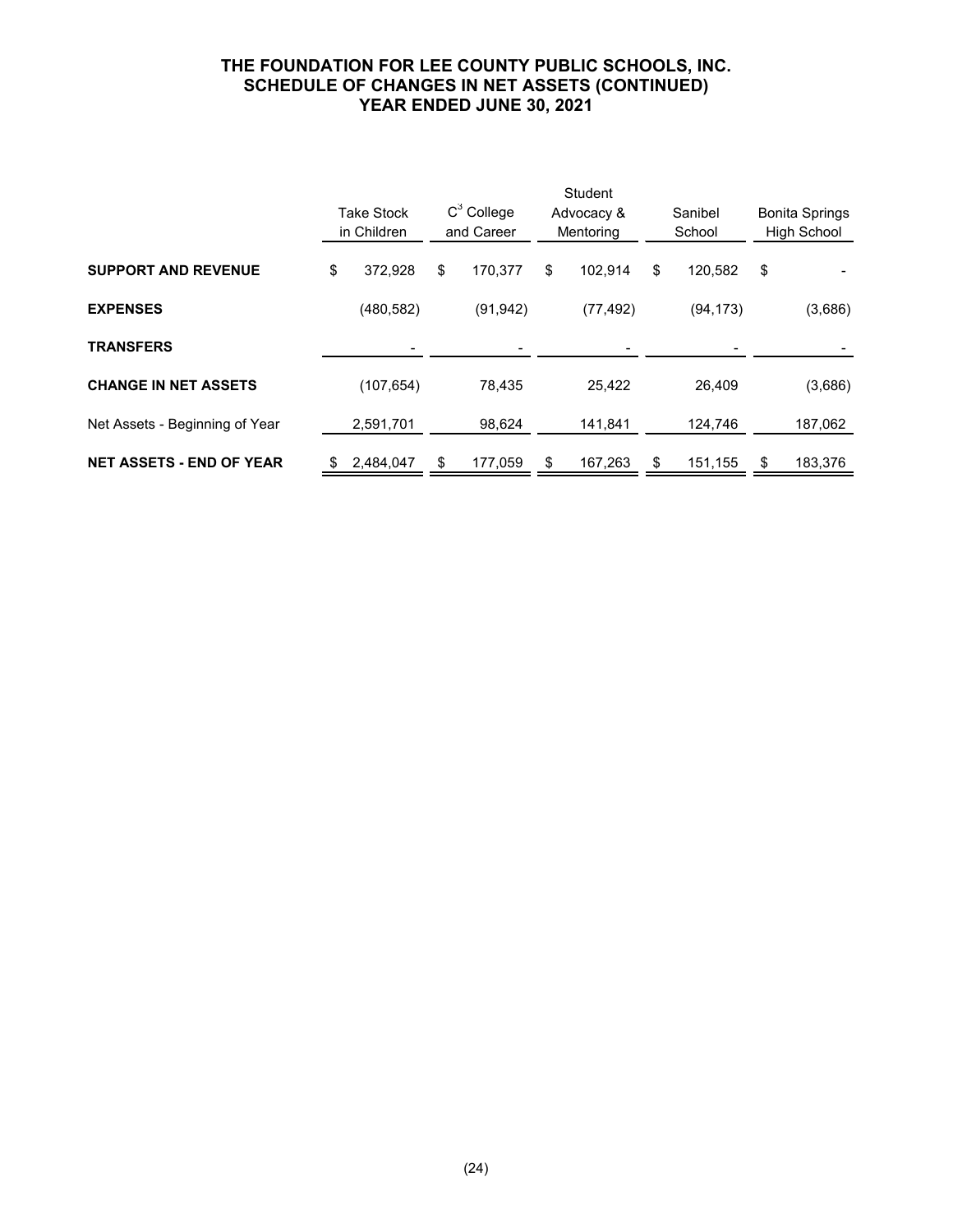# **THE FOUNDATION FOR LEE COUNTY PUBLIC SCHOOLS, INC. SCHEDULE OF CHANGES IN NET ASSETS (CONTINUED) YEAR ENDED JUNE 30, 2021**

|                                 | Education<br>Resource<br>Center | Future<br><b>Makers</b> |    | Other<br>Programs |    | Administration | Furnishings<br>and<br>Equipment |
|---------------------------------|---------------------------------|-------------------------|----|-------------------|----|----------------|---------------------------------|
| <b>SUPPORT AND REVENUE</b>      | \$<br>80.134                    | \$<br>81.963            | \$ | 171.608           | \$ | 276.082        | \$                              |
| <b>EXPENSES</b>                 | (82,037)                        | (50, 424)               |    | (68, 663)         |    | (173,064)      | (645)                           |
| <b>TRANSFERS</b>                |                                 |                         |    | (2)               |    | (12, 594)      |                                 |
| <b>CHANGE IN NET ASSETS</b>     | (1,903)                         | 31,539                  |    | 102,943           |    | 90.424         | (645)                           |
| Net Assets - Beginning of Year  | 17,810                          | 117,026                 |    | 358,049           |    | 85,855         | 5,747                           |
| <b>NET ASSETS - END OF YEAR</b> | \$<br>15,907                    | \$<br>148,565           | S  | 460,992           | S  | 176,279        | \$<br>5,102                     |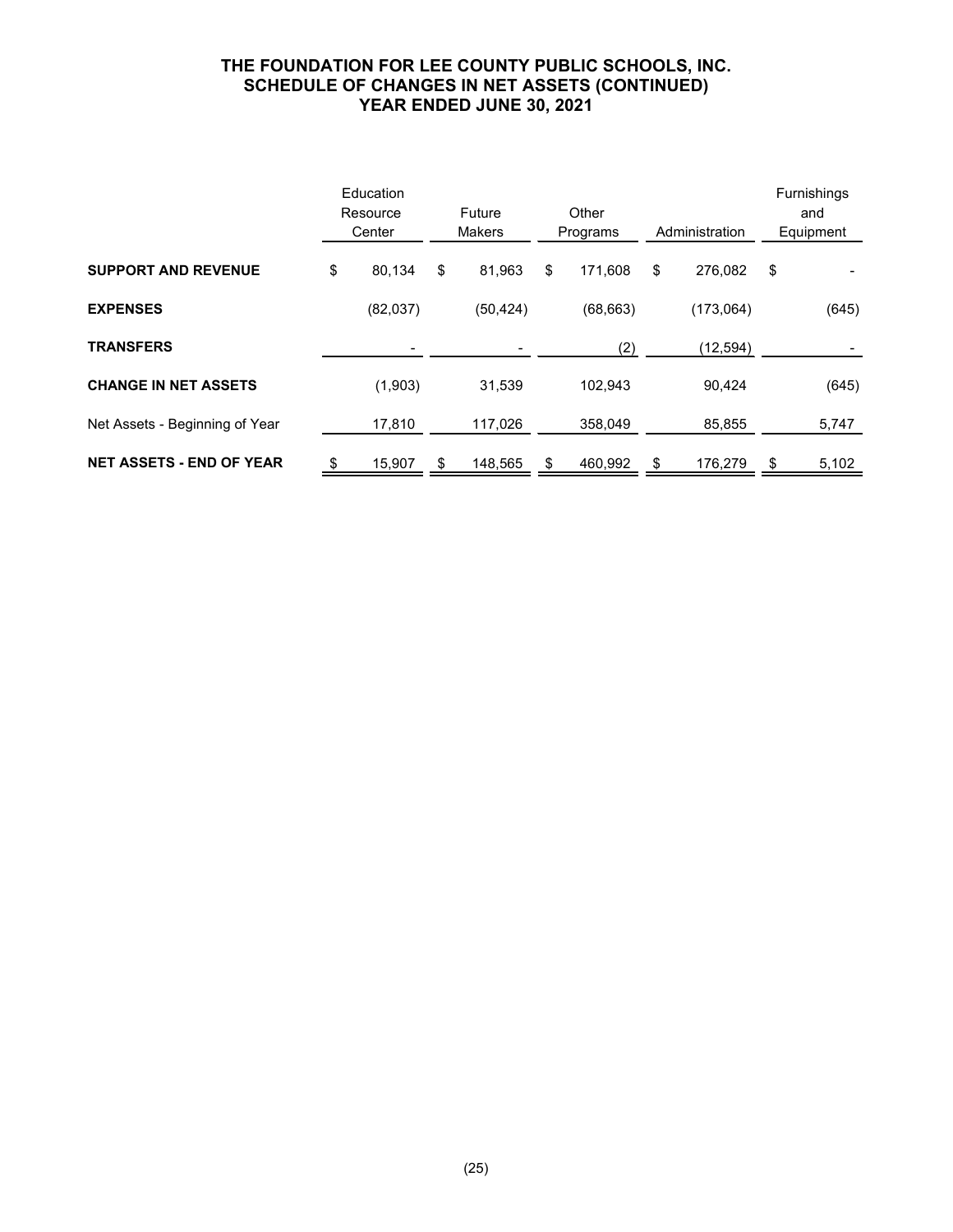# **THE FOUNDATION FOR LEE COUNTY PUBLIC SCHOOLS, INC. SCHEDULE OF CHANGES IN NET ASSETS (CONTINUED) YEAR ENDED JUNE 30, 2021**

|                                 | Totals |             |  |  |
|---------------------------------|--------|-------------|--|--|
| <b>SUPPORT AND REVENUE</b>      | \$     | 1.801.390   |  |  |
| <b>EXPENSES</b>                 |        | (1,593,300) |  |  |
| <b>TRANSFERS</b>                |        |             |  |  |
| <b>CHANGE IN NET ASSETS</b>     |        | 208,090     |  |  |
| Net Assets - Beginning of Year  |        | 3,838,075   |  |  |
| <b>NET ASSETS - END OF YEAR</b> | \$     | 4,046,165   |  |  |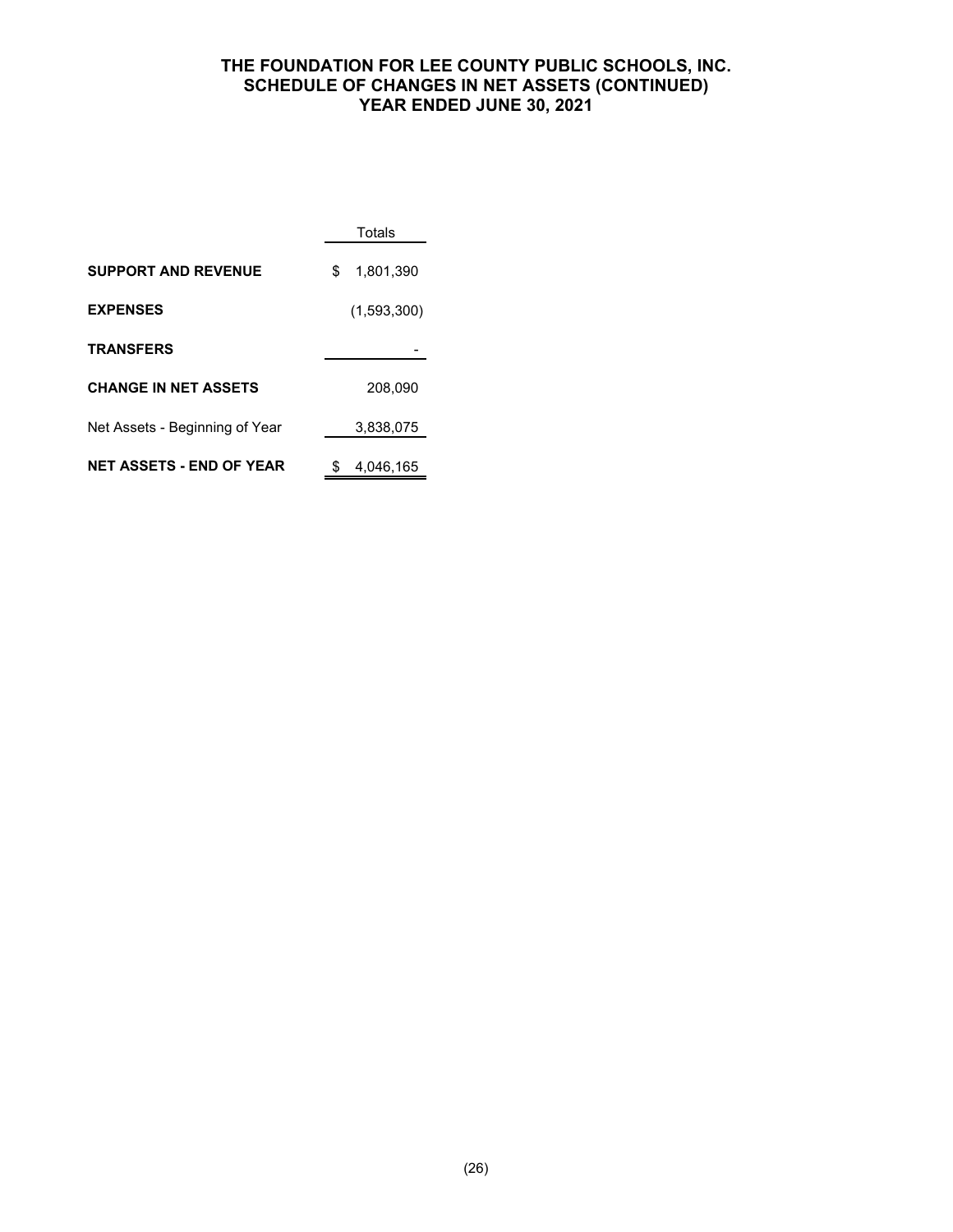

# **INDEPENDENT AUDITORS' REPORT ON INTERNAL CONTROL OVER FINANCIAL REPORTING AND ON COMPLIANCE AND OTHER MATTERS BASED ON AN AUDIT OF FINANCIAL STATEMENTS PERFORMED IN ACCORDANCE WITH** *GOVERNMENT AUDITING STANDARDS*

Board of Directors The Foundation for Lee County Public Schools, Inc. Fort Myers, Florida

We have audited, in accordance with the auditing standards generally accepted in the United States of America and the standards applicable to financial audits contained in *Government Auditing Standards* issued by the Comptroller General of the United States, the financial statements of The Foundation for Lee County Public Schools, Inc. (the Foundation), which comprise the statement of financial position as of June 30, 2021, and the related statements of activities, functional expenses, and cash flows for the year then ended, and the related notes to the financial statements, and have issued our report thereon dated August 19, 2021.

# **Internal Control Over Financial Reporting**

In planning and performing our audit of the financial statements, we considered the Foundation's internal control over financial reporting (internal control) as a basis for designing audit procedures that are appropriate in the circumstances for the purpose of expressing our opinions on the financial statements, but not for the purpose of expressing an opinion on the effectiveness of the Foundation's internal control. Accordingly, we do not express an opinion on the effectiveness of the Foundation's internal control.

A *deficiency in internal control* exists when the design or operation of a control does not allow management or employees, in the normal course of performing their assigned functions, to prevent, or detect and correct, misstatements on a timely basis. A *material weakness* is a deficiency, or a combination of deficiencies, in internal control, such that there is a reasonable possibility that a material misstatement of the entity's financial statements will not be prevented, or detected and corrected on a timely basis. A *significant deficiency* is a deficiency, or a combination of deficiencies, in internal control that is less severe than a material weakness, yet important enough to merit attention by those charged with governance.

Our consideration of internal control was for the limited purpose described in the first paragraph of this section and was not designed to identify all deficiencies in internal control that might be material weaknesses or significant deficiencies and therefore, material weaknesses or significant deficiencies may exist that were not identified. We did identify certain deficiencies in internal control, as described below, that we consider to be material weaknesses. These material weaknesses were identified and communicated in a prior period.



CLA is an independent member of Nexia International, a leading, global network of independent accounting and consulting firms. See nexia.com/member-firm-disclaimer for details.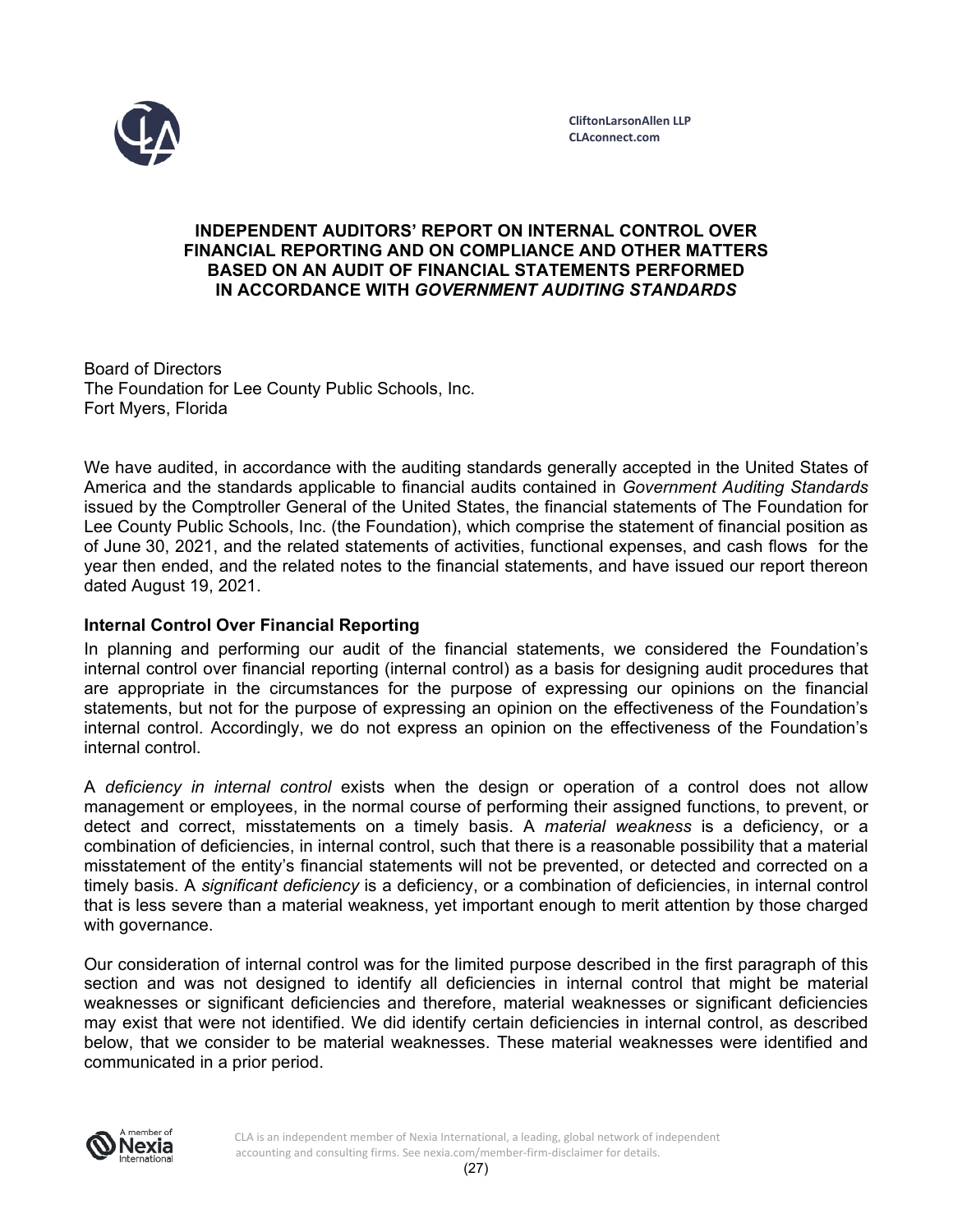# **2021-001 Annual Financial Reporting Under Generally Accepted Accounting Principles (GAAP)**

# **Criteria:**

Management is responsible for establishing and maintaining internal controls and for the fair presentation of the financial statements, including the related disclosures, in accordance with accounting principles generally accepted in the United States of America (GAAP).

# **Condition:**

The entity does not have an internal control policy in place over annual financial reporting that would enable management to prepare its annual financial statements and related footnote disclosures are complete and presented in accordance with GAAP.

# **Context:**

Management has informed us that they do not have an internal control policy in place over the annual financial reporting and that they do not have the necessary staff capacity to prepare the annual financial statements, including disclosures.

# **Cause:**

The entity relies on the audit firm to prepare the annual financial statements and related disclosures. However, management has reviewed and approved the annual financial statements and the related disclosures.

# **Effect:**

The potential exists that a material misstatement of the annual financial statements could occur and not be prevented or detected by the entity's internal controls.

# **Recommendation:**

Management should continue to evaluate their internal staff capacity to determine if an internal control policy over the annual financial reporting is beneficial.

# **2021-002 Audit Adjustment**

# **Criteria:**

Management is responsible for establishing and maintaining internal controls for the proper recording of all the Foundation's receipts and disbursements, year-end accruals, and in-kind contributions activity.

# **Condition:**

As part of the audit, we proposed an audit adjustment to revise the Foundation's books at year-end. The adjustment involved adjusting the recorded value of the Florida Prepaid Scholarships to the amount of tuition hours available to be awarded.

# **Cause:**

The entity relies on the audit firm to propose audit adjustment necessary for the preparation of the annual financial statements and related disclosures. However, management has reviewed and approved the proposed audit adjustment.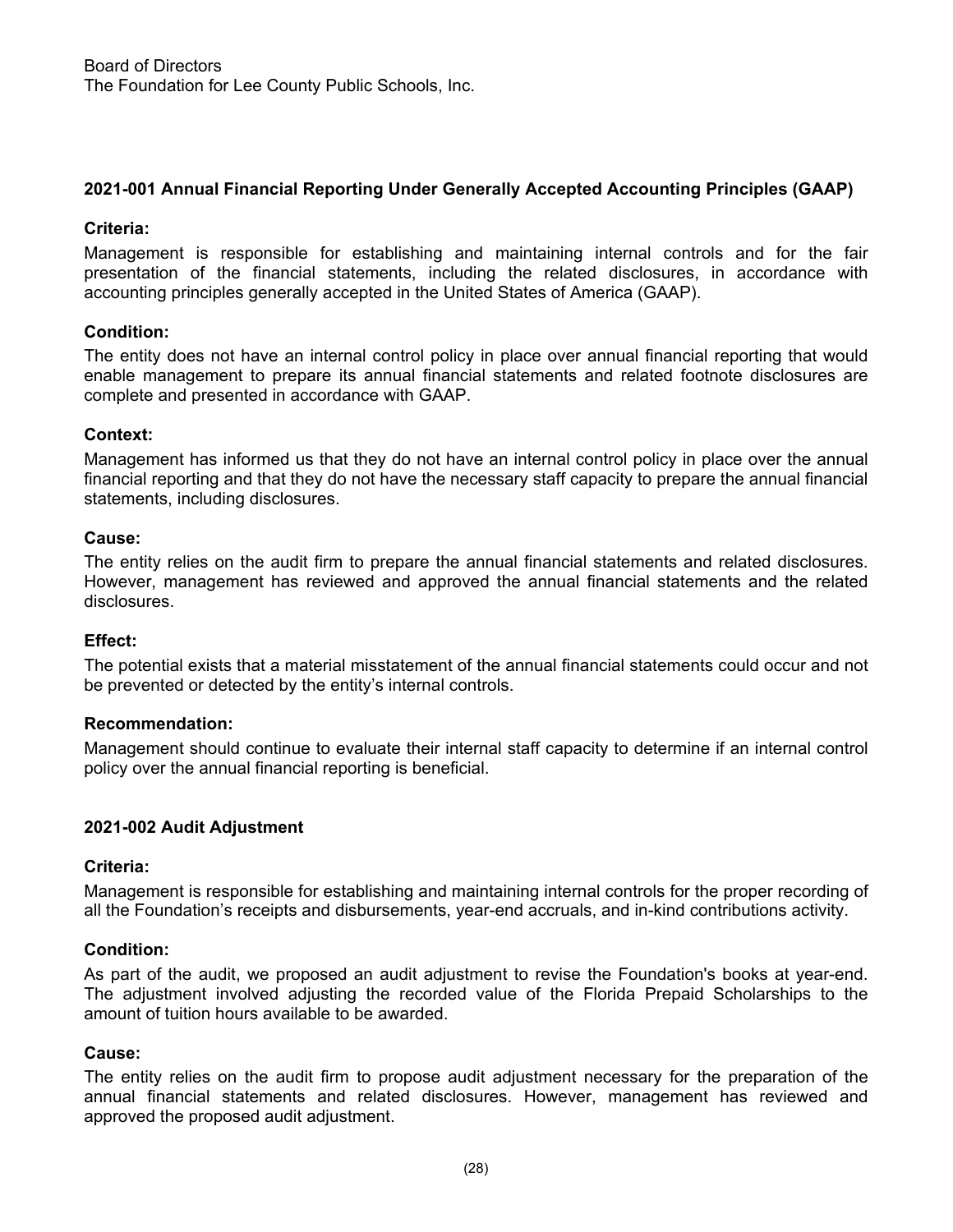# **2020-002 Audit Adjustment (Continued)**

## **Effect:**

The potential exists that a material misstatement of the annual financial statements could occur and not be prevented or detected by the Foundation's internal controls.

#### **Recommendation:**

We recommend management be consistently aware of all procedures involved in recording receipts and disbursements, and accruals, and develop internal control policies to ensure proper recording of these items.

## **Compliance and Other Matters**

As part of obtaining reasonable assurance about whether the Foundation's financial statements are free of material misstatement, we performed tests of its compliance with certain provisions of laws, regulations, contracts and grant agreements, noncompliance with which could have a direct and material effect on the financial statements. However, providing an opinion on compliance with those provisions was not an objective of our audit and, accordingly, we do not express such an opinion. The results of our tests disclosed no instances of noncompliance that are required to be reported under *Government Auditing Standards*.

## **The Foundation's Response to Findings**

The Foundation's responses to the findings identified in our audit are described in the accompanying schedule of management responses. The Foundation's response was not subjected to the auditing procedures applied in the audit of the financial statements and, accordingly, we express no opinion on it.

# **Purpose of this Report**

The purpose of this report is solely to describe the scope of our testing of internal control and compliance and the results of that testing, and not to provide an opinion on the effectiveness of the Foundation's internal control or on compliance. This report is an integral part of an audit performed in accordance with *Government Auditing Standards* in considering the Foundation's internal control and compliance. Accordingly, this communication is not suitable for any other purpose.

Viifton Larson Allen LLP

**CliftonLarsonAllen LLP** 

Fort Myers, Florida August 19, 2021